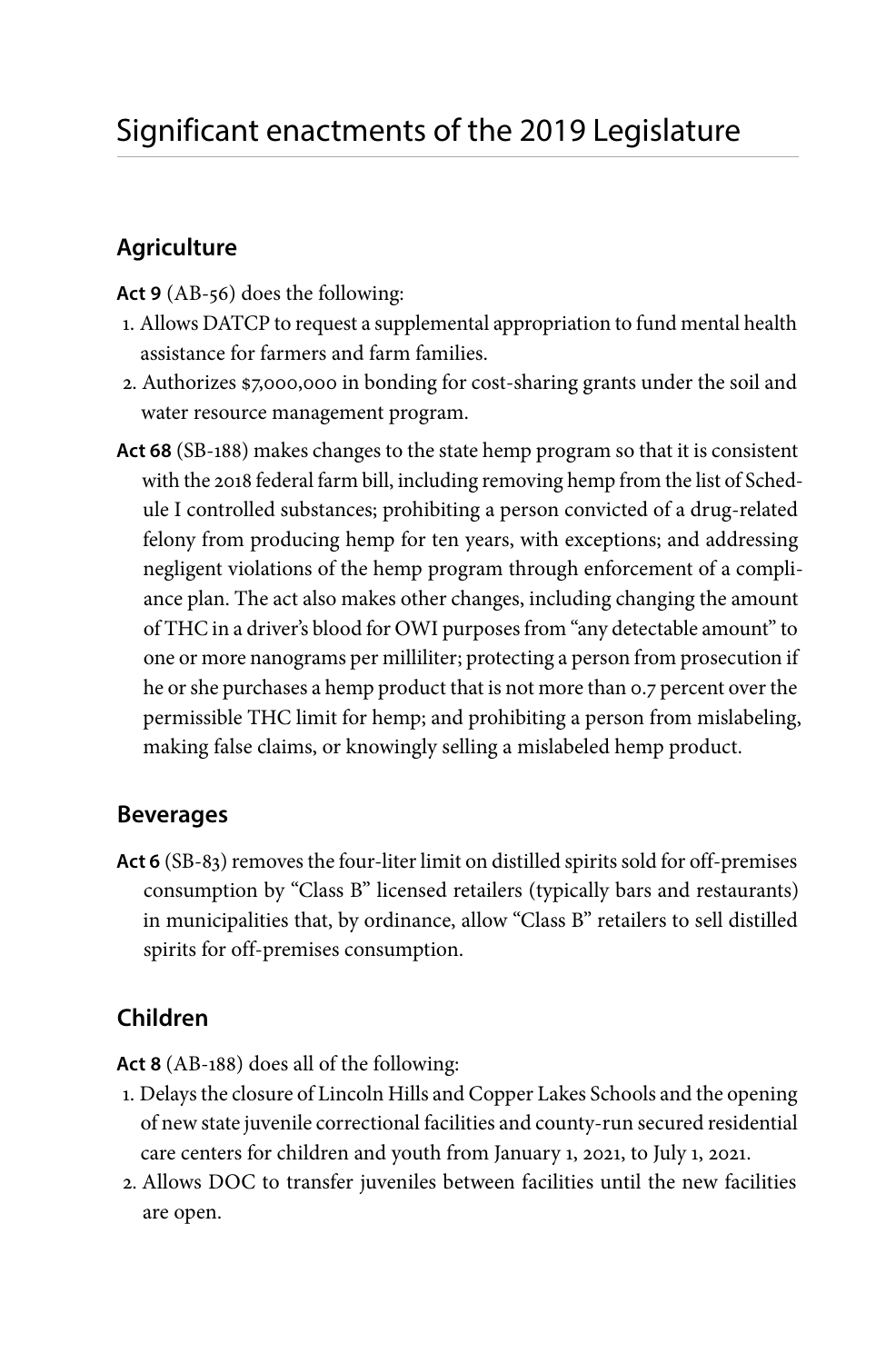## **Act 9** [\(AB-5](https://docs.legis.wisconsin.gov/2019/proposals/ab56)6) does the following:

- 1. Allows foster care payments to be made on behalf of a child who is placed in a qualifying residential family-based treatment facility with a parent.
- 2. Modifies the per-person daily rates that are assessed on counties for state-provided juvenile correctional services.
- 3. Increases the maximum reimbursement rate that DCF may set for Level I or Level II certified family child care providers from no more than 75 percent of the rate set for licensed child care to no more than 90 percent of that rate.
- 4. Authorizes DCF to award child care-related grants that target a geographic area with high-poverty levels in Milwaukee.
- 5. Beginning on January 1, 2020, increases by 4 percent the monthly age-related basic maintenance rates paid to foster parents and the monthly kinship care payments made to relatives who provide care for children.
- **Act 22** [\(AB-52\)](https://docs.legis.wisconsin.gov/2019/proposals/reg/asm/bill/ab52) provides that a minor who is 17 and is an unaccompanied youth is presumed to be competent to contract for admission to a temporary place of lodging for individuals or families (shelter facility) or transitional living program under certain circumstances, and exempts this type of contract from the defense of infancy.
- **Act 109** ([AB-47\)](https://docs.legis.wisconsin.gov/2019/proposals/reg/asm/bill/ab47) creates a procedure and standards for the appointment of a guardian of a minor person. Under the act, any interested party, including a child age 12 or older, may file an action to establish a private guardianship of a child. The act creates four distinct types of guardianships:
- 1. A full guardianship, requiring a finding that the child's parents are unfit, unwilling, or unable to provide for the care, custody, and control of the child or other compelling facts and circumstances demonstrate that a full guardianship is necessary.
- 2. A limited guardianship, requiring a finding that the child's parents need assistance in providing for the care, custody, and control of the child.
- 3. A temporary guardianship, requiring a finding that the child's situation, including the inability of the child's parents to provide for the care, custody, and control of the child for a temporary period, requires the appointment of a temporary guardian.
- 4. An emergency guardianship, requiring a finding that the child's welfare requires the immediate appointment of an emergency guardian.

Temporary and emergency guardianships are time-limited. In each type of guardianship appointment, the parent retains all rights and duties that are not specifically assigned to the guardian.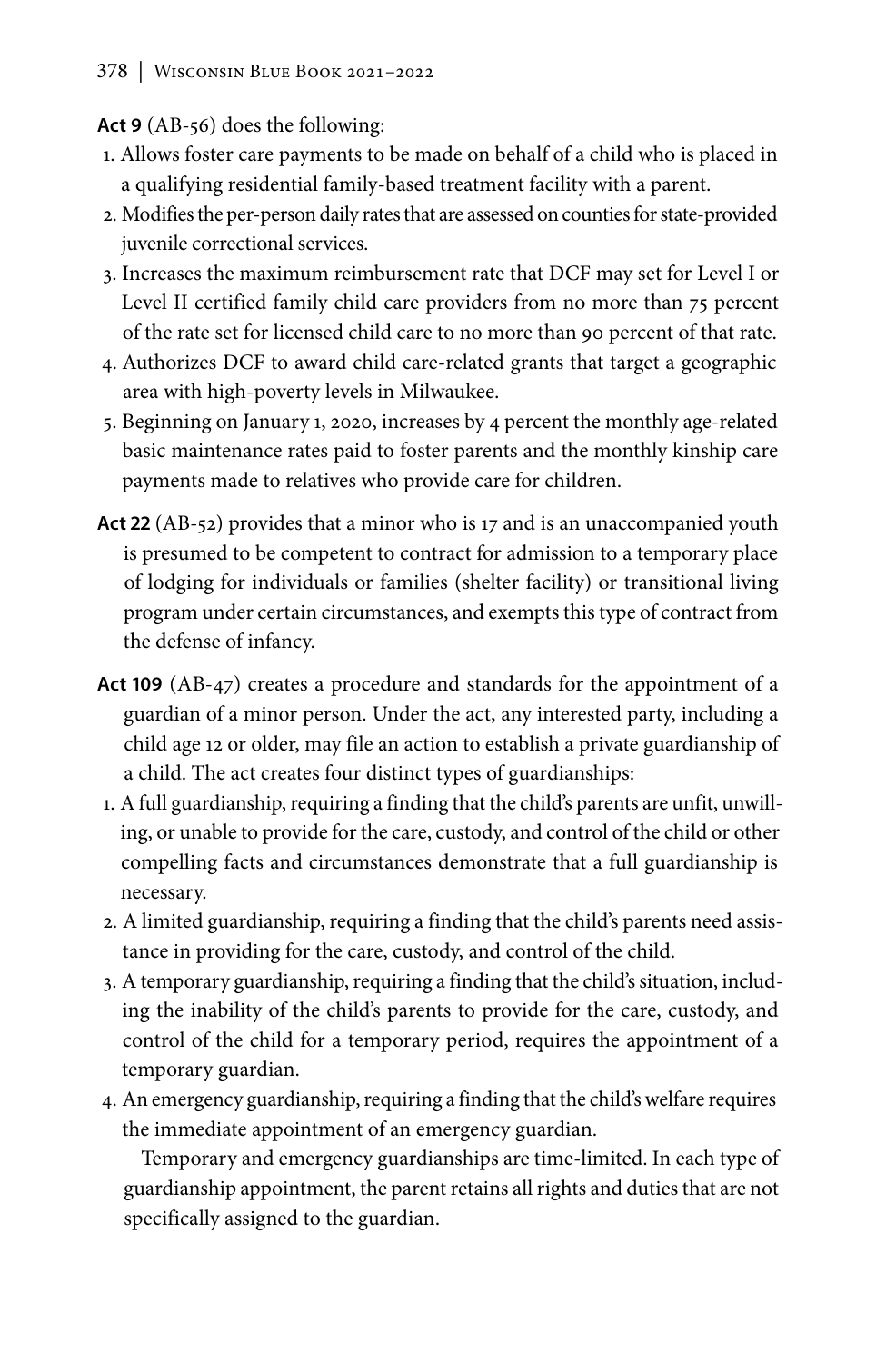## **Corrections**

**Act 123** [\(AB-30\)](https://docs.legis.wisconsin.gov/2019/proposals/reg/asm/bill/ab30) creates the Council on Offender Employment, which may issue a certificate of qualification for employment to a person who has served a sentence for a nonviolent crime. A certificate of qualification for employment is a certificate that provides the person with relief from certain penalties, ineligibility, disability, or disadvantage that is related to employment or occupational licensing or certification that is a result of the person's criminal record.

## **Courts and civil actions**

- **Act 30** ([AB-59\)](https://docs.legis.wisconsin.gov/2019/proposals/reg/asm/bill/ab59) allows certain pleadings and other papers to be served by e-mail to a designated e-mail address if an attorney or a party has consented in writing to accept service by e-mail. The act requires that the e-mail information provided to the court be kept current and provides that e-mail service is complete upon transmission unless the sender receives an indication that the message was not delivered.
- **Act 184** [\(AB-470](https://docs.legis.wisconsin.gov/2019/proposals/reg/asm/bill/ab470)) creates 12 additional circuit court branches that may be allocated by the director of state courts over the course of three years.

## **COVID-19 pandemic**

**Act 185** ([AB-1038](https://docs.legis.wisconsin.gov/2019/proposals/reg/asm/bill/ab1038)) is the response to the public health emergency related to the COVID-19 pandemic that was declared on March 12, 2020, by Executive Order 72. The following summaries for Act 185 use the term "COVID-19 public health emergency" to refer to that public health emergency and are organized by subheadings.

### **AGRICULTURE**

The act suspends the requirement that an agricultural society, board, or association hold a fair each year to remain eligible in the next year for local fair aid from DATCP if the local fair is not held in 2020 because of the COVID-19 public health emergency.

### **CAMPAIGN FINANCE**

The act allows state or local officeholders who are candidates for national, state, or local office to use public funds to pay for an unlimited number of communications related to the COVID-19 public health emergency during the public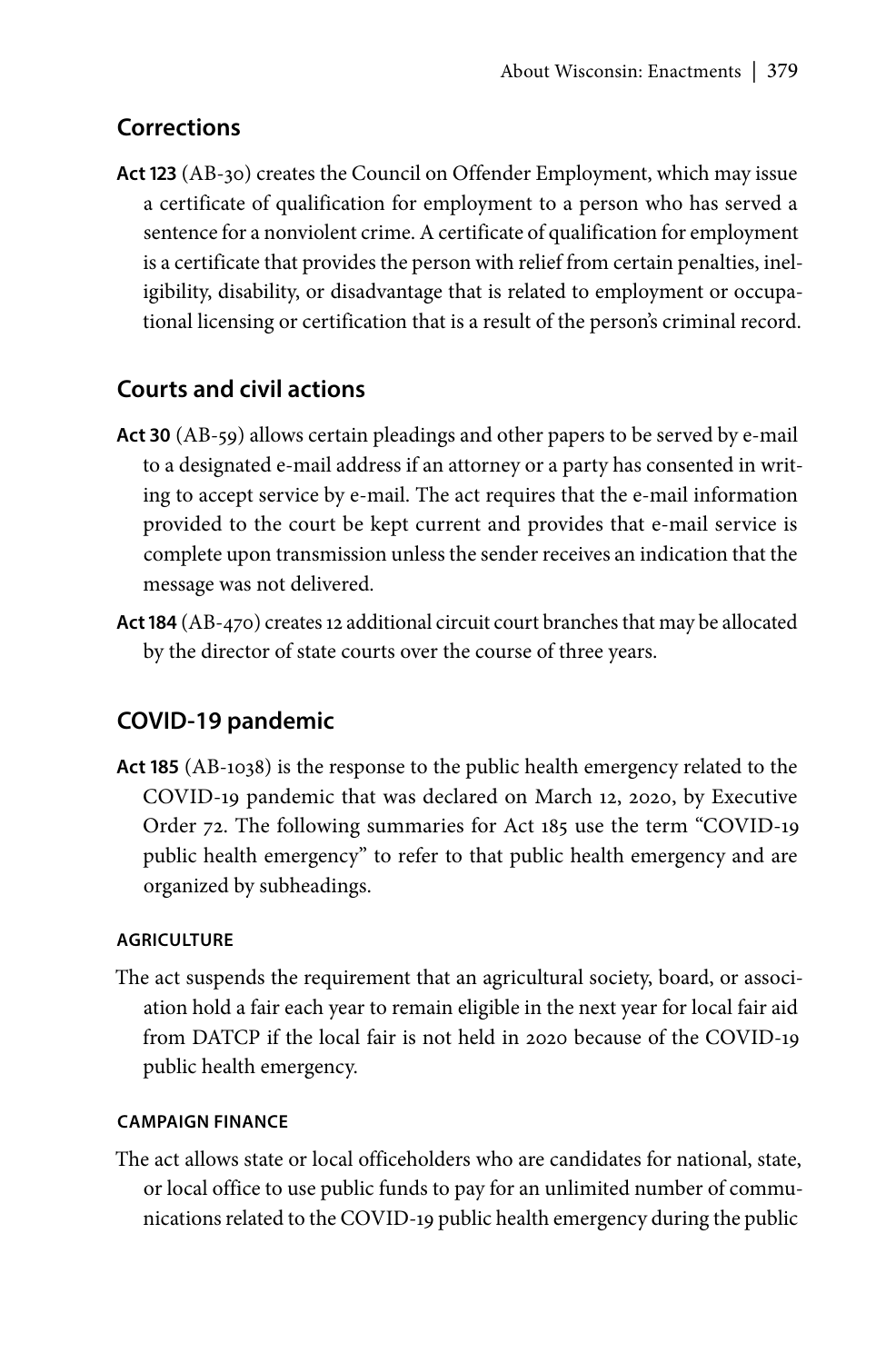health emergency and for 30 days afterwards. Currently, such officeholders may not use public funds to pay for more than 49 pieces of substantially identical material during campaign season.

### **CHILDREN**

The act credits federal Child Care and Development Fund block grant funds received by the state under the federal Coronavirus Aid, Relief, and Economic Security (CARES) Act of 2020 to federal block grant appropriations and subjects the expenditure of those funds to passive review by JCF.

## **CORRECTIONS**

The act provides that, for the duration of the COVID-19 public health emergency, if an inmate of a correctional facility who has been diagnosed with COVID-19 dies, the coroner or medical examiner may perform a limited examination of the deceased inmate instead of a full autopsy, which may include an external examination of the body, a review of the inmate's medical records, or a review of the inmate's radiographs.

### **COURTS AND PROCEDURE**

The act establishes immunity from civil liability for the death of or injury to an individual caused by emergency medical supplies for a manufacturer, distributor, or seller of emergency medical supplies who donates or sells the supplies to a charitable organization or governmental unit to respond to the COVID-19 public health emergency. A charitable organization that distributes these emergency medical supplies is also immune. The act defines "emergency medical supplies" to mean any medical equipment or supplies necessary to limit the spread of, or provide treatment for, a disease associated with the COVID-19 public health emergency.

### **ECONOMIC DEVELOPMENT**

The act requires WEDC to submit to the governor and the legislature a plan for providing support to major industries in Wisconsin that have been adversely affected by the COVID-19 public health emergency.

### **EMPLOYMENT**

The act does the following related to employment law:

1. Suspends the one-week waiting period that applies when receiving unemployment insurance benefits. The suspension applies to UI public benefit years beginning after March 12, 2020, and before February 7, 2021.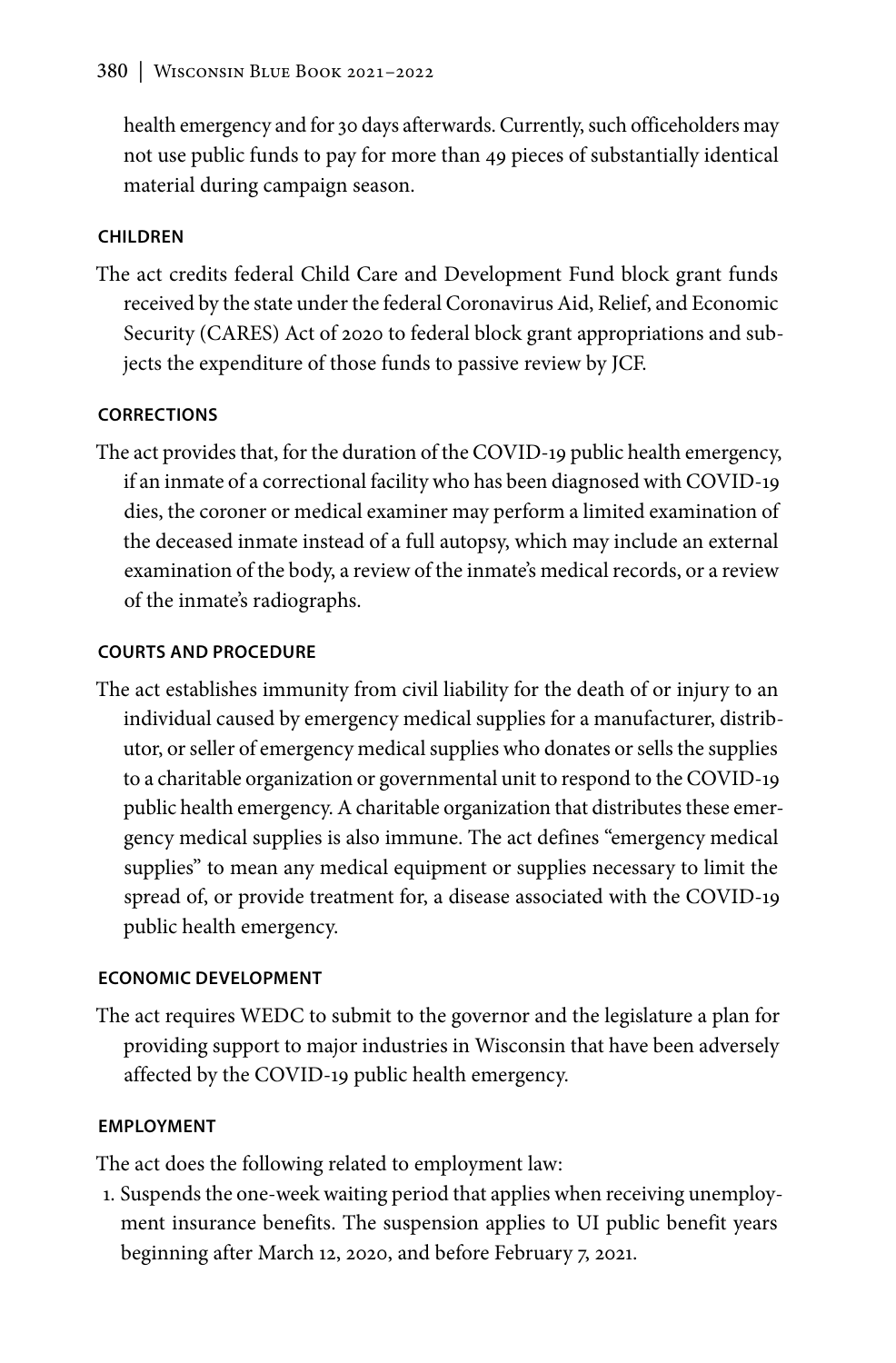- 2. Provides that, for the purposes of worker's compensation, there is a rebuttable presumption that an injury caused to certain first responders by a COVID-19 diagnosis or positive test between the declaration of the COVID-19 public health emergency on March 12, 2020, and 30 days after its termination is caused by the individual's employment.
- 3. Provides that UI benefits for weeks occurring after March 12, 2020, and before December 31, 2020, will not be charged to individual employers but instead to certain other accounts. The act also requires the secretary of workforce development to seek advances (loans) to the state's UI trust fund from the federal government in order to keep UI contribution (tax) rates at their current levels.
- 4. Makes changes to the laws governing work-share plans, which are arrangements for reduced hours for a group of employees in lieu of layoffs while the employees receive partial UI benefits to compensate them for the reduction. The changes eliminate or reduce certain requirements governing work-share plans until December 31, 2020; allow plans during that time to go into effect more quickly; and require DWD to accept on-line plan applications and assist employers in submitting applications and developing plans.
- 5. During the COVID-19 public health emergency, eliminates the requirements that an employer provide an employee's personnel record within seven working days after receiving a request, that the inspection of the employee's records occur at a location near the employee's place of employment, and that the inspection occur during normal working hours.

The act does all the following related to public employment law:

- 1. Provides that, during the COVID-19 public health emergency, a state employee does not waive his or her right to appeal an adverse employment decision if the employee does not timely file the complaint.
- 2. Provides that, during the COVID-19 public health emergency, an appointing authority is not required to hold an in-person meeting with a state employee who has filed an employment grievance.
- 3. Allows a state employee to use annual leave during the COVID-19 public health emergency, even if the employee has not completed the first six months of the employee's probationary period. However, if the employee terminates employment before earning the leave used, the act allows the employer to deduct from the employee's final pay the cost of that leave.
- 4. Allows the director of the Bureau of Merit Recruitment and Selection in the Division of Personnel Management in DOA to adjust the number of hours a state employee in a limited term appointment may work during the COVID-19 public health emergency.
- 5. Allows an individual receiving an annuity from the WRS who is hired to a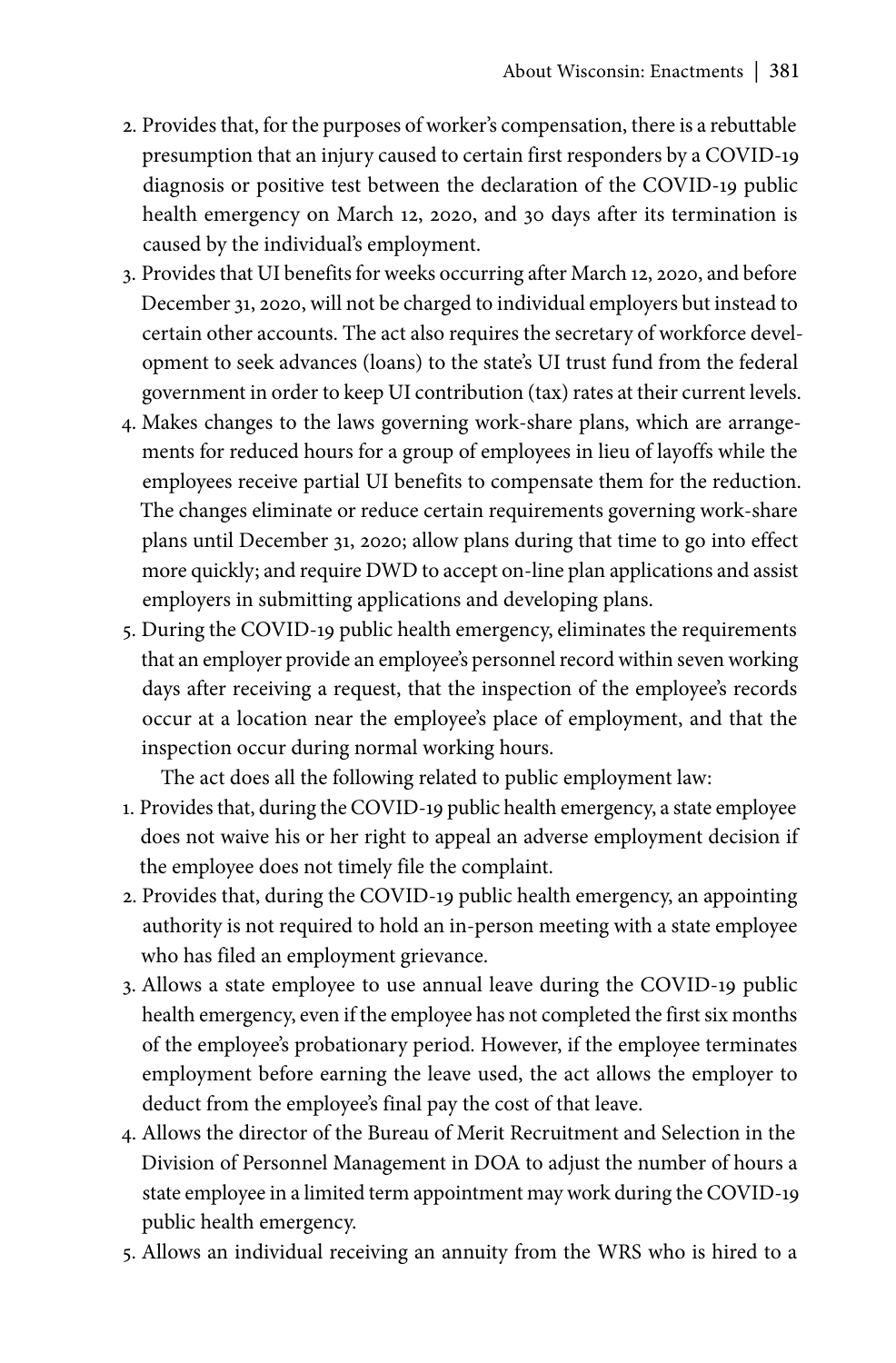critical position during the COVID-19 public health emergency by a public employer to not suspend his or her annuity for the duration of the public health emergency. The act also allows an individual receiving an annuity from the WRS to return to work for a public employer if at least 15 days, rather than the 75 days otherwise required, have elapsed since the individual retired from public employment.

6. For the purposes of group health insurance offered by the Group Insurance Board, an employee who returns from a leave of absence and who has not resumed active duty for at least 30 consecutive calendar days as of March 12, 2020, is deemed to have ended or interrupted the leave of absence on that date and may receive the employer contribution towards the premium for the insurance.

### **HEALTH**

The act makes the following changes to health law:

- 1. Creates an exception to the law regarding cremation permits, providing that for the duration of the COVID-19 public health emergency, if a physician, coroner, or medical examiner signs a death certificate and lists COVID-19 as the cause of death, a coroner or medical examiner must (a) issue a cremation permit without viewing the corpse as otherwise would be required and (b) issue the permit within 48 hours after the death.
- 2. Prohibits DHS from requiring an instructional program for nurse aides to exceed the federal required minimum total training hours or minimum hours of supervised practical training.
- 3. During the COVID-19 public health emergency declared by the governor or the federal government, requires the entity that is under contract to collect and disseminate hospital data to prepare and publish a public health emergency dashboard.
- 4. Provides immunity from civil liability for certain health care professionals and providers for actions and omissions during the COVID-19 public health emergency, and the 60 days following its termination, if those actions and omissions do not involve reckless or wanton conduct or intentional misconduct and are for services provided in good faith or are substantially consistent with guidance from governmental officials or agencies.
- 5. During the COVID-19 public health emergency, and the 60 days following its termination, suspends credential renewal requirements for ambulance service providers, emergency medical services providers, and emergency medical responders.
- 6. Requires DHS to include coverage through the SeniorCare program of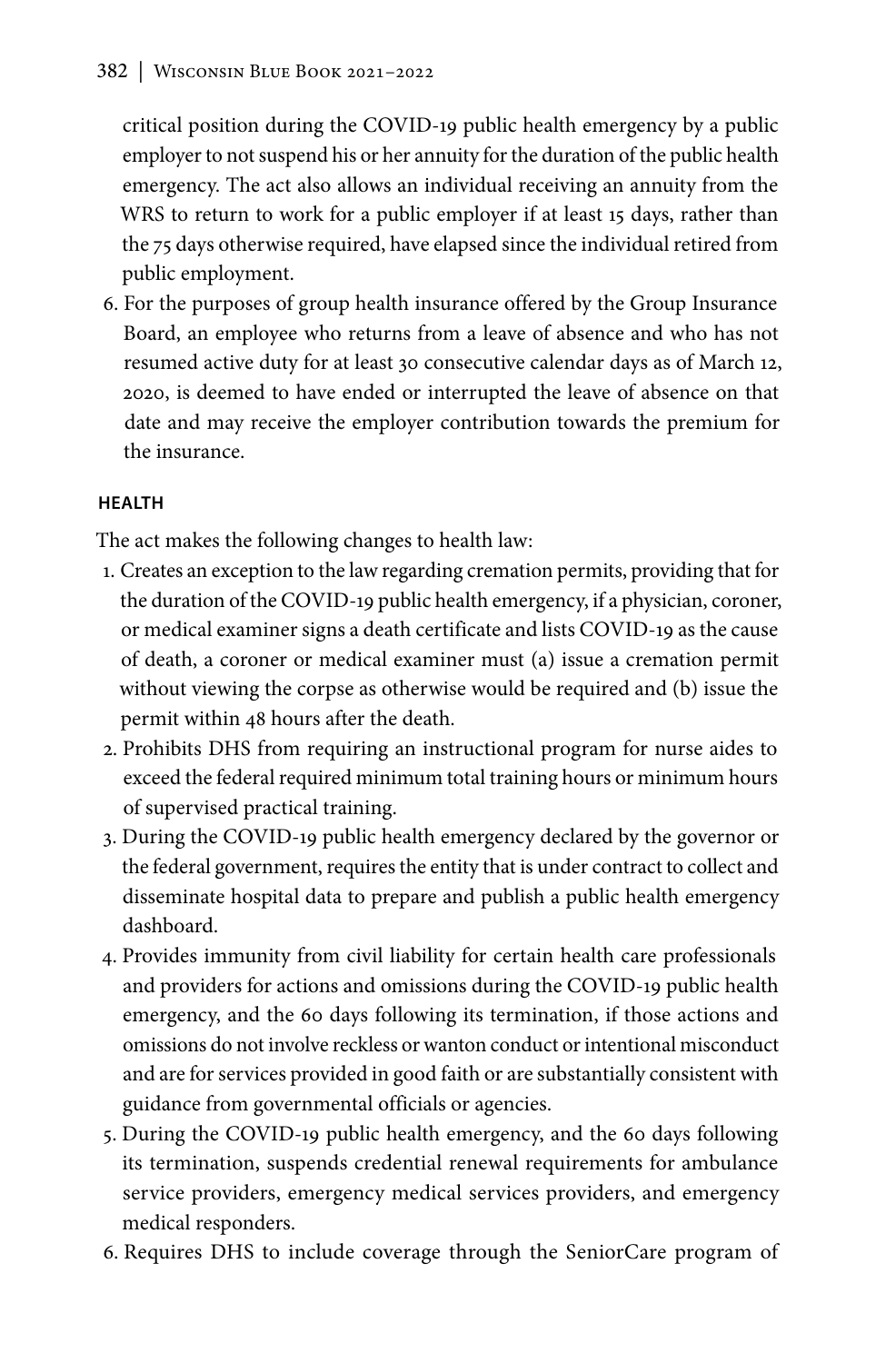vaccinations recommended for adults. The act requires DHS to provide payments to health care providers that administer the vaccinations. DHS must deduct amounts available from other sources from the amount DHS provides.

#### **HOUSING**

The act allows households to submit to DOA applications for heating assistance any time in 2020 instead of only before May 16 and after September 30.

#### **INSURANCE**

The act makes the following changes to insurance law:

- 1. During the COVID-19 public health emergency, and the 60 days after its termination, limits the amount an insured pays out-of-pocket for a service or supply provided by a provider that is out of the insured's health insurance network to the amount that the insured would pay if it was provided by a provider in the network; requires a certain amount of reimbursement of the out-of-network provider by the insurance plan; and requires an out-of-network provider to accept a certain amount as payment in full.
- 2. Prohibits certain insurance coverage discrimination based on a COVID-19 diagnosis, such as establishing eligibility rules, canceling coverage, setting rates, or refusing to honor premium grace periods.
- 3. Requires, before March 13, 2021, health insurance policies and self-insured governmental health plans to cover COVID-19 testing without copayment or coinsurance.
- 4. Prohibits health insurance policies, self-insured governmental health plans, and pharmacy benefit managers from requiring prior authorization for early prescription refills and imposing a limit on prescription drug quantities that are no more than 90-day supplies during the COVID public health emergency.
- 5. Specifies that during the COVID-19 public health emergency a physician or nurse anesthetist who is temporarily authorized to practice in Wisconsin may fulfill the financial responsibility requirement by filing a certificate of insurance for a policy from a certain jurisdiction and may elect to be covered by Wisconsin's health care liability laws.

#### **LEGISLATURE**

The act does the following relating to the legislature:

1. Permits JCF to transfer from sum-sufficient appropriations an amount up to \$75,000,000 to other appropriations for expenditures related to the COVID-19 public health emergency.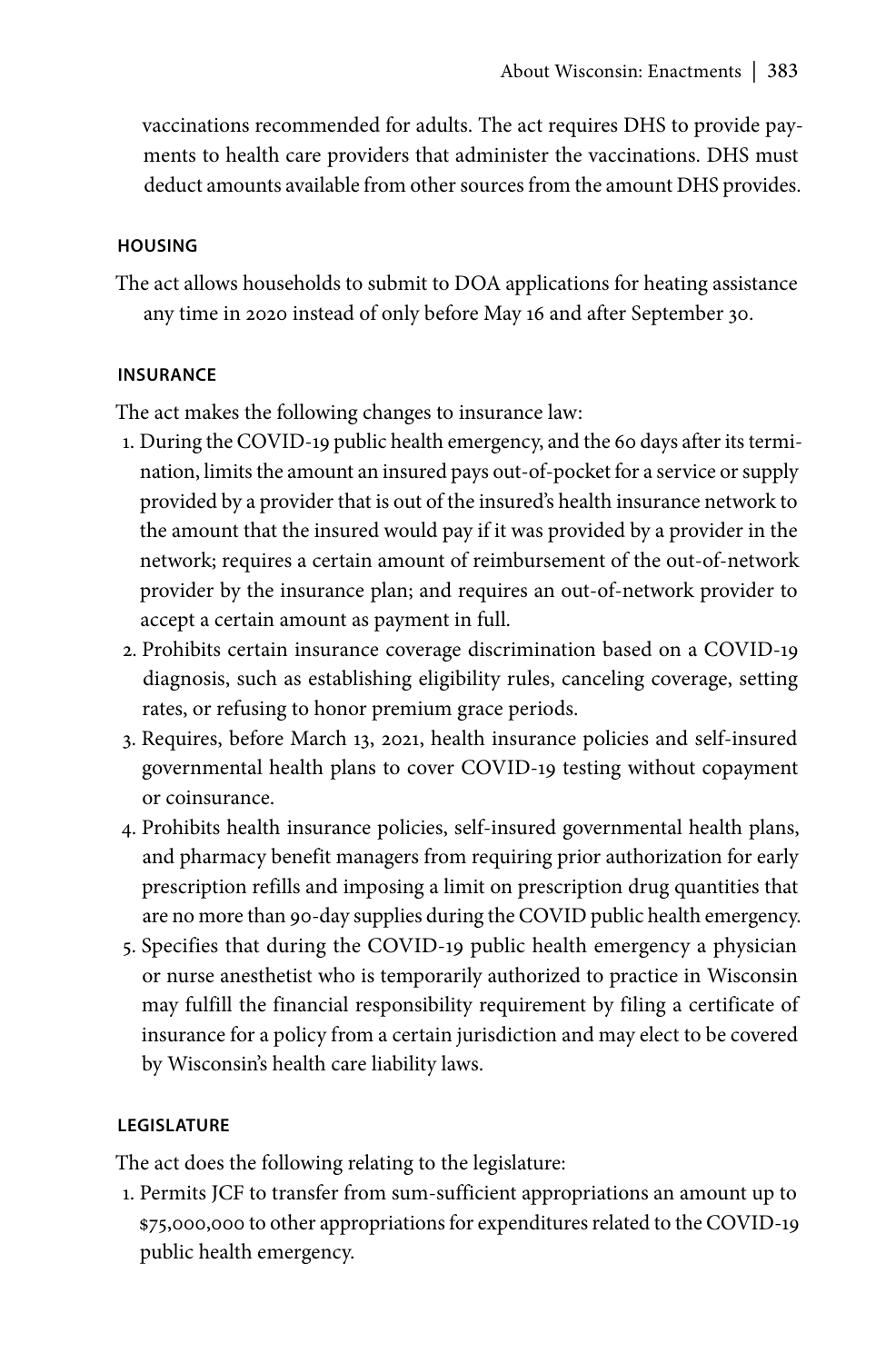2. Requires the Legislative Audit Bureau to review programs affected by Act 185 and expenditures authorized by Act 185 and to quarterly report the results of the review to the legislature and the Joint Legislative Audit Committee.

### **LOCAL GOVERNMENT**

The act allows a municipal board of review to adjourn until a later date, without convening first, to consider property tax objections and allows a town to postpone its annual meeting so that it does not occur during the COVID-19 public health emergency.

### **MEDICAL ASSISTANCE**

- The act makes the following changes to the Medical Assistance program during the COVID-19 public health emergency:
- 1. Allows DHS to suspend compliance with current premium and health risk assessment requirements for childless adults, delay implementation of a community engagement requirement, and maintain continuous enrollment in order to qualify for an enhanced federal medical assistance percentage under federal law.
- 2. Suspends certain legislative oversight over the submission of requests for a waiver of federal law submitted by DHS during the COVID-19 public health emergency declared by the federal secretary of health and human services if the waiver request is any of the items specified in Act 185.
- 3. Requires DHS to develop a pay-for-performance system in the Medical Assistance program to incentivize participation in health information data sharing.

## **OCCUPATIONAL REGULATION**

The act does all of the following during the COVID-19 public health emergency:

- 1. Authorizes certain health care providers holding valid, unexpired licenses or certificates granted by other states to practice within the scope of their credentials.
- 2. Authorizes persons who previously held a health care provider credential to practice within the scope of the person's previously held credential.
- 3. Creates a special provision governing a pharmacist's authority to extend prescription orders during the COVID-19 public health emergency and the 30 days after its conclusion. The provision exempts extensions during that period from certain requirements that otherwise apply to emergency extensions, and allows a pharmacist to dispense up to a 30-day supply using that authority during that period.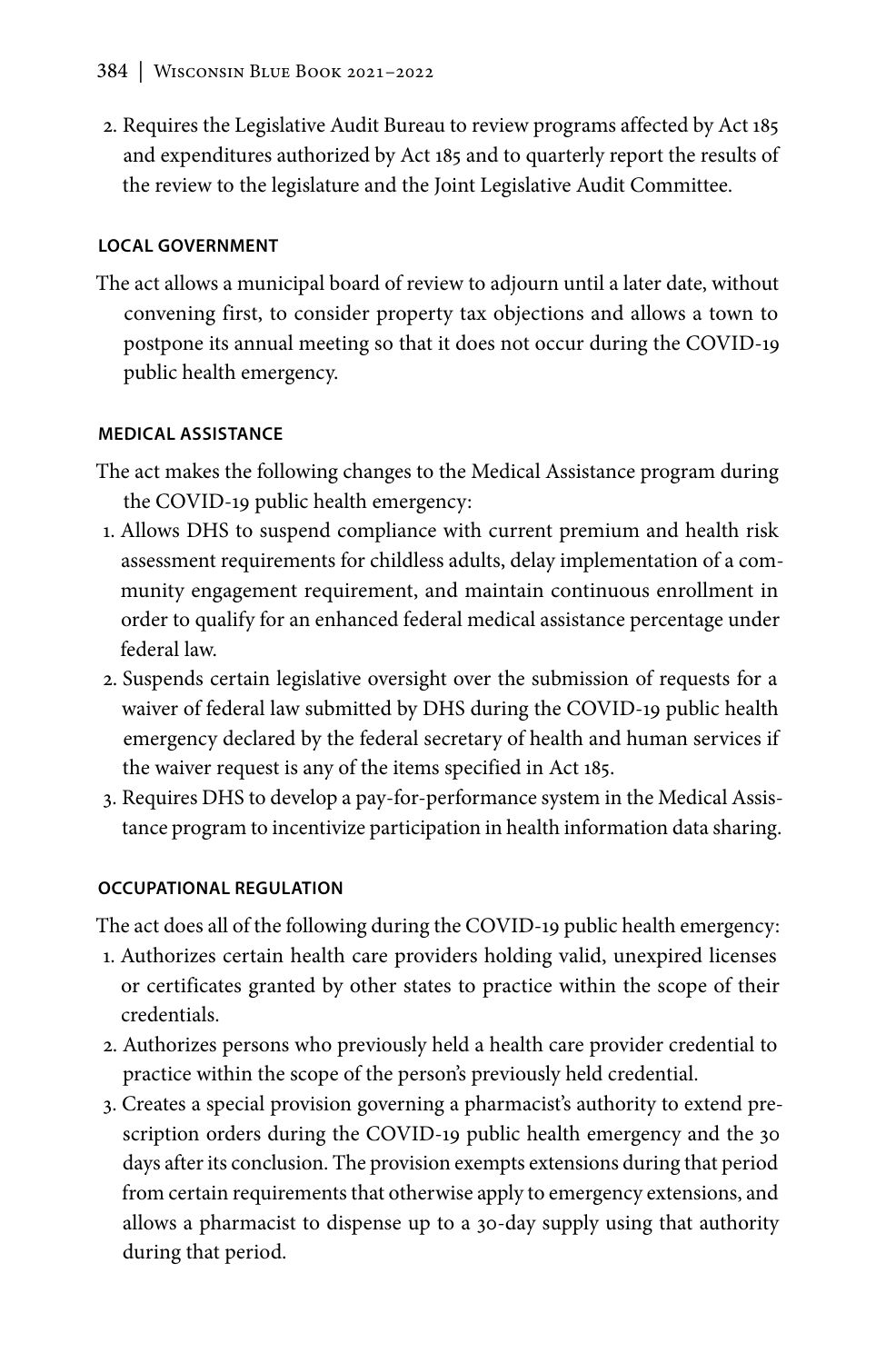- 4. Authorizes DSPS to waive fees for applications for an initial credential and renewal of a credential for physicians, physician assistants, nurses, dentists, pharmacists, psychologists, and certain behavioral health providers.
- 5. Exempts certain health care workers from licensure renewal requirements during the period beginning March 12, 2020, and ending 60 days after the conclusion of the COVID-19 public health emergency.

#### **PRIMARY AND SECONDARY EDUCATION**

The act does all of the following relating to primary and secondary education:

- 1. In the 2019–20 school year, eliminates requirements to administer the Wisconsin Student Assessment System examinations to pupils in the fourth, eighth, ninth, tenth, and eleventh grades. These examinations include the Forward Exam, ACT ASPIRE, the ACT, and Dynamic Learning Maps.
- 2. In the 2019–20 school year, eliminates requirements to administer a third grade standardized reading test.
- 3. In the 2019–20 school year, prohibits the use of pupil performance on statewide assessments in the educator effectiveness system.
- 4. In the 2020–21 school year, prohibits DPI from publishing a school and school district accountability report for the 2019–20 school year.
- 5. During the period beginning on the first day of the COVID-19 public health emergency and ending on October 31, 2020, gives DPI the authority to do all of the following:
	- a. Waive education statutes and administrative rules related to a parental choice program or the SNSP; private schools participating in a parental choice program or the SNSP; or independent charter schools.
	- b. Establish alternate deadlines in education statutes or administrative rules if the original deadline occurs during, or is related to a date during, that same period of time.
- 6. Authorizes DPI to grant a request from a private school to waive required hours of instruction in the 2019–20 school year.
- 7. Extends application deadlines to attend a private school in the Wisconsin Parental Choice Program in the 2020–21 school year.
- 8. Extends application deadlines to attend a public school in a nonresident school district under the full-time open enrollment program in the 2020–21 school year.
- 9. Requires school boards to report to DPI information related to school closures during the public health emergency, including information related to virtual instruction, expenditure reductions, and staff layoffs. The act requires DPI to submit this information to the legislature.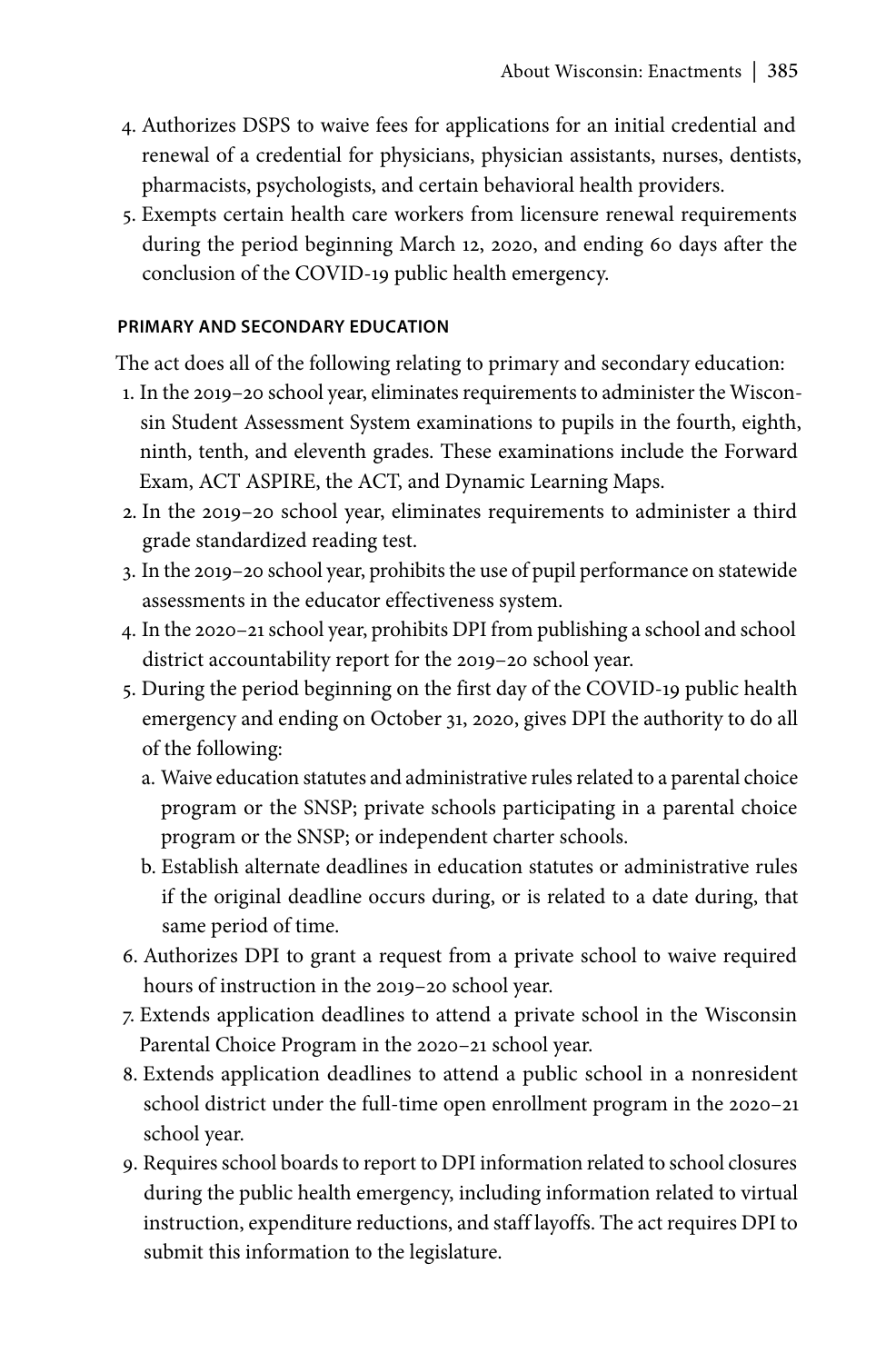10. Requires DPI to post best practices for transitioning back to in-person instruction on DPI's Internet site by June 30, 2020.

#### **PUBLIC UTILITIES**

The act authorizes the Board of Commissioners of Public Lands to make loans to municipal public utilities to ensure that those utilities can maintain liquidity during the COVID-19 public health emergency.

### **STATE GOVERNMENT**

The act does the following relating to state government:

- 1. Allows a state entity to waive a requirement that an individual appear in person during the COVID-19 public health emergency if the state entity finds that the waiver assists in the state's response to the public health emergency or that enforcing the requirement may increase the public health risk.
- 2. Authorizes state agencies, local governments, the legislature, and the courts to suspend certain deadlines and training requirements during the COVID-19 public health emergency.
- 3. Authorizes an additional \$725,000,000 in public debt to refund tax-supported or self-amortizing state general obligation debt. The current level of such authorized debt is \$6,785,000,000; the new amount will be \$7,510,000,000.
- 4. Authorizes the secretary of administration to transfer employees from one executive branch agency to another executive branch agency to provide service during the COVID-19 public health emergency. The transfers remain in effect until rescinded by the secretary or 90 days after the public health emergency terminates, whichever is earlier.

#### **TAXATION**

The act changes laws related to taxation as follows:

- 1. Allows counties and municipalities to provide, upon a finding of hardship, that any installment payment of property taxes due after April 1, 2020, that is received after its due date will not accrue interest or penalties if the total amount due is received on or before October 1, 2020. The act also allows taxpayers to retain their options under current law to contest their property taxes if payments received after the due date are received by October 1, 2020.
- 2. Authorizes DOR to waive, on a case-by-case basis, interest and penalties that accrue during the COVID-19 public health emergency for persons who fail to remit a variety of taxes during that period due to the pandemic's effects.
- 3. Adopts federal tax law changes made in response to the COVID-19 public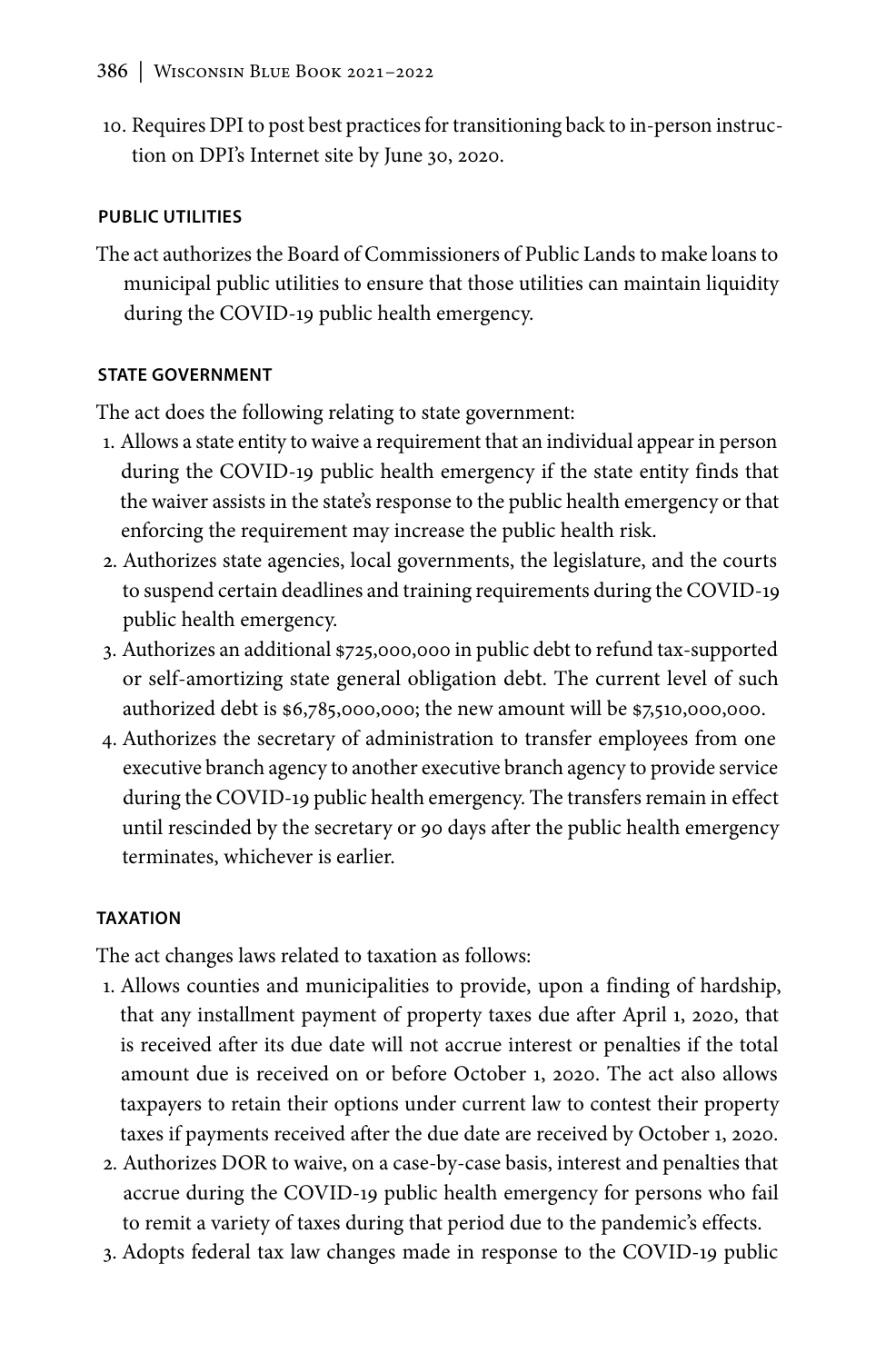health emergency, including changes related to distributions from certain retirement accounts, deductions for charitable contributions, the treatment of paycheck protection loans to businesses and employees under the small business administration's loan guarantee program, and an exclusion from income certain student loan principal and interest payments made by an employer on behalf of an employee.

### **TRADE AND CONSUMER PROTECTION**

The act prohibits retailers from accepting certain returns of food products, personal care products, cleaning products, and paper products during the COVID-19 public health emergency.

### **VITAL RECORDS**

The act requires that, during the COVID-19 public health emergency, if the underlying cause of a death is determined to be COVID-19, the person signing the death certificate must provide an electronic signature on the certificate within 48 hours after the death.

## **Crime and law enforcement**

- **Act 31** [\(AB-17\)](https://docs.legis.wisconsin.gov/2019/proposals/reg/asm/bill/ab17) creates a mandatory minimum sentence of five years in prison for a person who is convicted of homicide by intoxicated use of a vehicle.
- **Act 108** ([SB-50\)](https://docs.legis.wisconsin.gov/2019/proposals/reg/sen/bill/sb50) requires law enforcement agencies that use body cameras to have a written policy on the use and storage of the cameras and the data recorded by the cameras. The act requires the law enforcement agencies to retain the data for at least 120 days and specifies circumstances in which the data must be retained longer. The act also specifies that the data are subject to the open records laws with exceptions to protect privacy and the identity of victims and minors.
- **Act 112** [\(AB-804](https://docs.legis.wisconsin.gov/2019/proposals/reg/asm/bill/ab804)) increases the penalty from a Class A misdemeanor to a Class G felony for intimidating a victim of a crime, or intimidating a witness to a crime, if the crime is domestic abuse.
- **Act 132** ([AB-454\)](https://docs.legis.wisconsin.gov/2019/proposals/reg/asm/bill/ab454) creates the crime of swatting. Under the act, it is a crime for a person to knowingly and intentionally convey false information that an emergency exists if the information elicits or could elicit a response from a specialized tactical (SWAT) team.
- **Act 144** ([AB-734](https://docs.legis.wisconsin.gov/2019/proposals/reg/asm/bill/ab734)) creates the crime of mail theft, which is taking a letter, postcard, or package from a residence or other building without the owner's consent.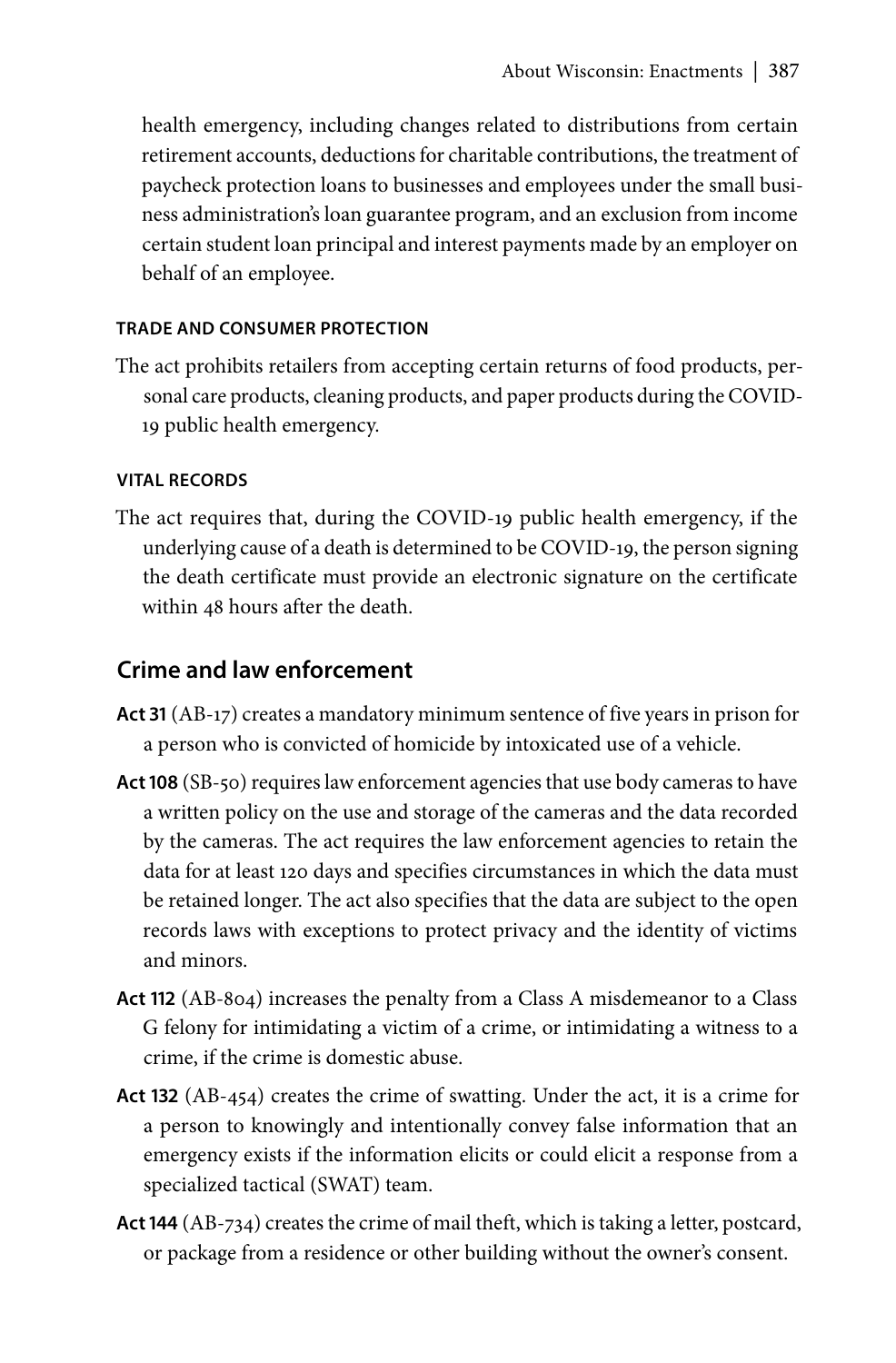**Act 161** [\(SB-368\)](https://docs.legis.wisconsin.gov/2019/proposals/reg/sen/bill/sb368) creates the crime of money laundering. Under the act, it is a crime to engage in, supervise, or facilitate a transaction with illegally obtained property or items of value; to make property or items of value available to another with the intent to perpetuate illegal activity; or to engage in a transaction that is designed to conceal or disguise the nature, location, source, ownership, or control of property or items of value or to avoid a financial transaction reporting requirement under federal law.

## **Domestic relations**

**Act 95** ([SB-158\)](https://docs.legis.wisconsin.gov/2019/proposals/reg/sen/bill/sb158) does all of the following relating to paternity:

- 1. Creates a new presumption of paternity and a new way to conclusively determine paternity under the law using genetic testing.
- 2. Requires the court in a paternity action to order genetic testing.
- 3. Allows a court that determines that a judicial determination of whether a man is the father of the child is not in the best interest of the child to dismiss a paternity action with respect to that man, regardless of whether genetic tests have already been performed or what the results of those genetic tests were.

## **Education**

#### **HIGHER EDUCATION**

- **Act 9** ([AB-](https://docs.legis.wisconsin.gov/2019/proposals/ab56)56) prohibits the Board of Regents from charging resident undergraduate academic fees in the 2019–20 and 2020–21 academic years that exceed those charged in the 2018–19 academic year.
- **Act 46** ([AB-189\)](https://docs.legis.wisconsin.gov/2019/proposals/reg/asm/bill/ab189) requires the Board of Regents and the WTCS board to enter into two agreements. The first agreement must promote and support agreements that articulate how the completion of requirements for specified programs of study transfer between institutions. The second agreement must identify at least 72 credits of core general education courses that are transferable between institutions beginning in the 2022–23 academic year. Former law required a similar agreement that was limited to at least 30 credits of core general education courses. As under former law, tribally controlled and private, nonprofit colleges in the state are allowed to participate in both of the agreements.
- **Act 149** ([SB-537](https://docs.legis.wisconsin.gov/2019/proposals/reg/sen/bill/sb537)) requires HEAB to award tuition grants, not exceeding \$2,000 per semester, to certain veterans or their dependents enrolled in private, nonprofit colleges. The grants are made for students who would have qualified for tuition remission under the Wisconsin GI Bill if they had attended a UW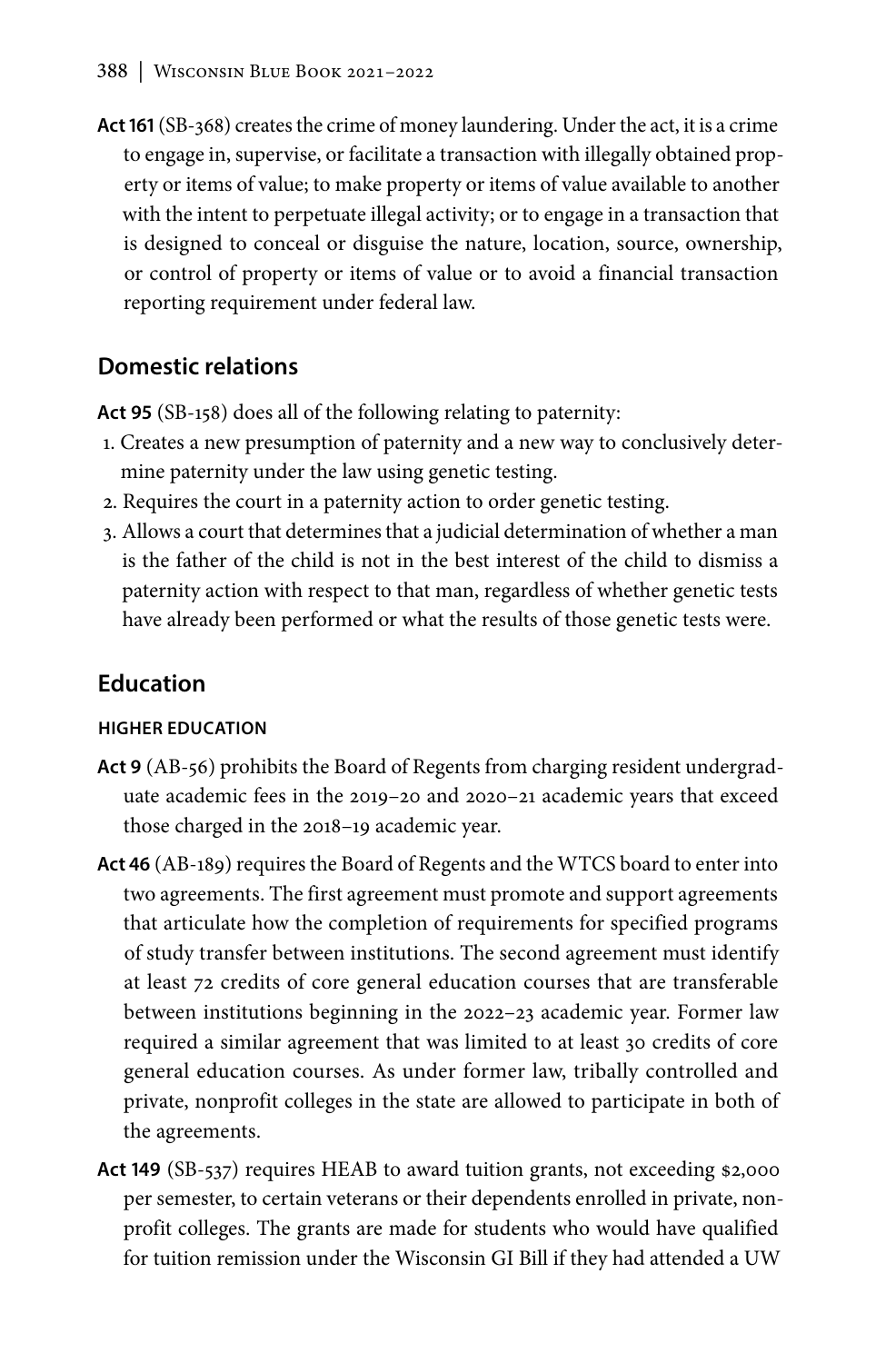System school or technical college. The grant amount must be matched by the college in which the student is enrolled.

#### **PRIMARY AND SECONDARY EDUCATION**

**Act 9** [\(AB-56\)](https://docs.legis.wisconsin.gov/2019/proposals/reg/asm/bill/ab56) does the following:

- 1. Provides a per pupil adjustment under school district revenue limits of \$175 in the 2019–20 school year, \$179 in the 2020–21 school year, and \$0 in the 2021–22 school year and each school year thereafter.
- 2. Sets the low revenue adjustment under school district revenue limits at \$9,700 per pupil in the 2019–20 school year and \$10,000 per pupil in 2020–21 school year and each school year thereafter.
- 3. Beginning in the 2019–20 school year, increases the per pupil amount under the per pupil categorical aid program to \$742 per pupil.
- 4. Creates the supplemental per pupil aid program.
- 5. Eliminates supplemental special education aid on July 1, 2020. Under prior law, DPI provided supplemental special education aid to a school district that in the previous year had revenue limit authority per pupil that was below the statewide average, that had expenditures for special education that were more than 16 percent of the school district's total expenditures, and that had a membership that was less than 2,000 pupils.
- 6. Eliminates school performance improvement grants effective July 1, 2020. Under prior law, beginning in the 2018–19 school year, DPI awarded a school performance improvement grant to an eligible school located in a first class city school district (currently only Milwaukee Public Schools) or in a school district that was in the lowest category on the school and school district accountability report (report card) if the eligible school developed a written school improvement plan to improve pupil performance and received a higher score on the report card than it did in the previous school year.
- 7. Makes changes to the Technology for Educational Achievement program, including the following: (a) continues the information technology block program for rural school districts through fiscal year 2021; (b) eliminates educational technology training grants for teachers; and (c) eliminates grants to school districts for technology-enhanced high school curriculum.
- **Act 43** [\(AB-195\)](https://docs.legis.wisconsin.gov/2019/proposals/reg/asm/bill/ab195) creates an alternative method for meeting one requirement for obtaining a provisional teaching license based on the applicant having an outof-state license, commonly known as a license based on reciprocity. Under the act, an applicant may satisfy the requirement by teaching under the out-of-state license for two semesters or by teaching in a public or private school in this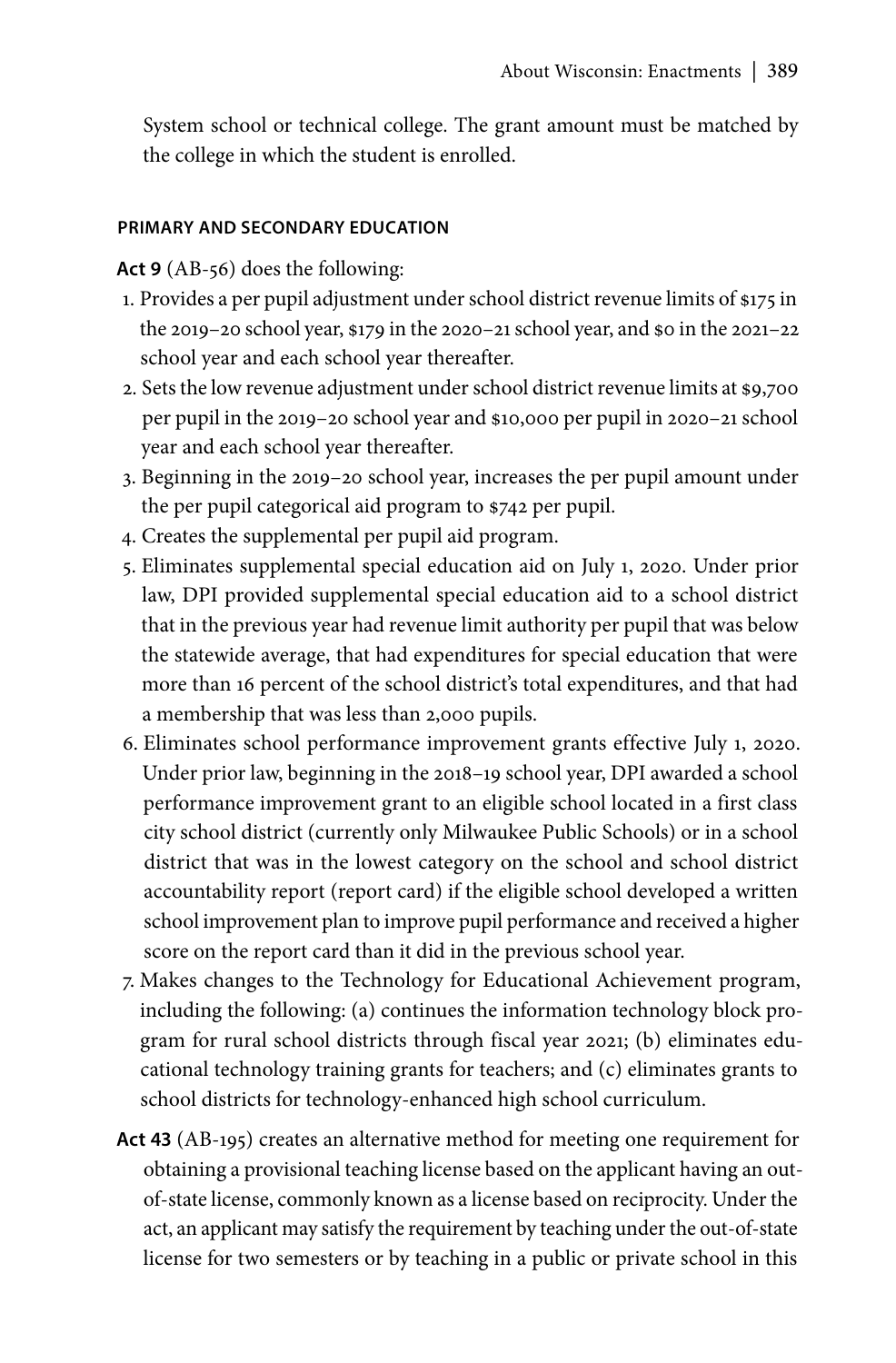state for two semesters while holding a DPI-issued teaching license, usually a tier 1 license with stipulations.

- **Act 83** [\(AB-528\)](https://docs.legis.wisconsin.gov/2019/proposals/ab528) creates a peer-to-peer suicide prevention grant program. Under the act, DPI provides grants to private, public, and tribal high schools to support existing or establish new peer-to-peer suicide prevention programs.
- **Act 176** ([SB-437\)](https://docs.legis.wisconsin.gov/2019/proposals/reg/sen/bill/sb437) creates an exception to the revenue ceiling freeze for a school district that had a failed operating referendum in the 2018–19 school year if the failed operating referendum was for the costs of operating a new school building and a capital referendum to build the new school building failed at the same election.

## **Employment**

## **PUBLIC EMPLOYMENT**

**Act 9** [\(AB-5](https://docs.legis.wisconsin.gov/2019/proposals/ab56)6) does the following:

- 1. Authorizes DWD to enter into contracts under the Project SEARCH program to provide employment skills services to individuals with developmental disabilities. The act also requires DWD to allocate \$250,000 in each year of the 2019–21 fiscal biennium to the program.
- 2. Requires DWD to allocate grants to DOC to create and operate job training centers at minimum and medium security prisons and to create and operate mobile classrooms.
- 3. Requires DWD to award grants of \$75,000 per year of the 2019–21 fiscal biennium under its workforce training program, commonly referred to as the Fast Forward Program, for workforce training in county jail facilities. The grants are awarded without any matching-funds requirement and notwithstanding any otherwise applicable eligibility criteria.
- **Act 120** [\(AB-646](https://docs.legis.wisconsin.gov/2019/proposals/reg/asm/bill/ab646)) provides that a state employee is not subject to removal, suspension without pay, a reduction in base pay, or demotion without prior progressive discipline if the employee is under the influence of, or in possession of, a controlled substance or a controlled substance analog while on duty and the employee is using the controlled substance or analog as dispensed, prescribed, or recommended as part of medication-assisted treatment. Under former law, the employee would be subject to discipline without prior progressive discipline.

# **Environment**

**Act 9** [\(AB-5](https://docs.legis.wisconsin.gov/2019/proposals/ab56)6) does all of the following: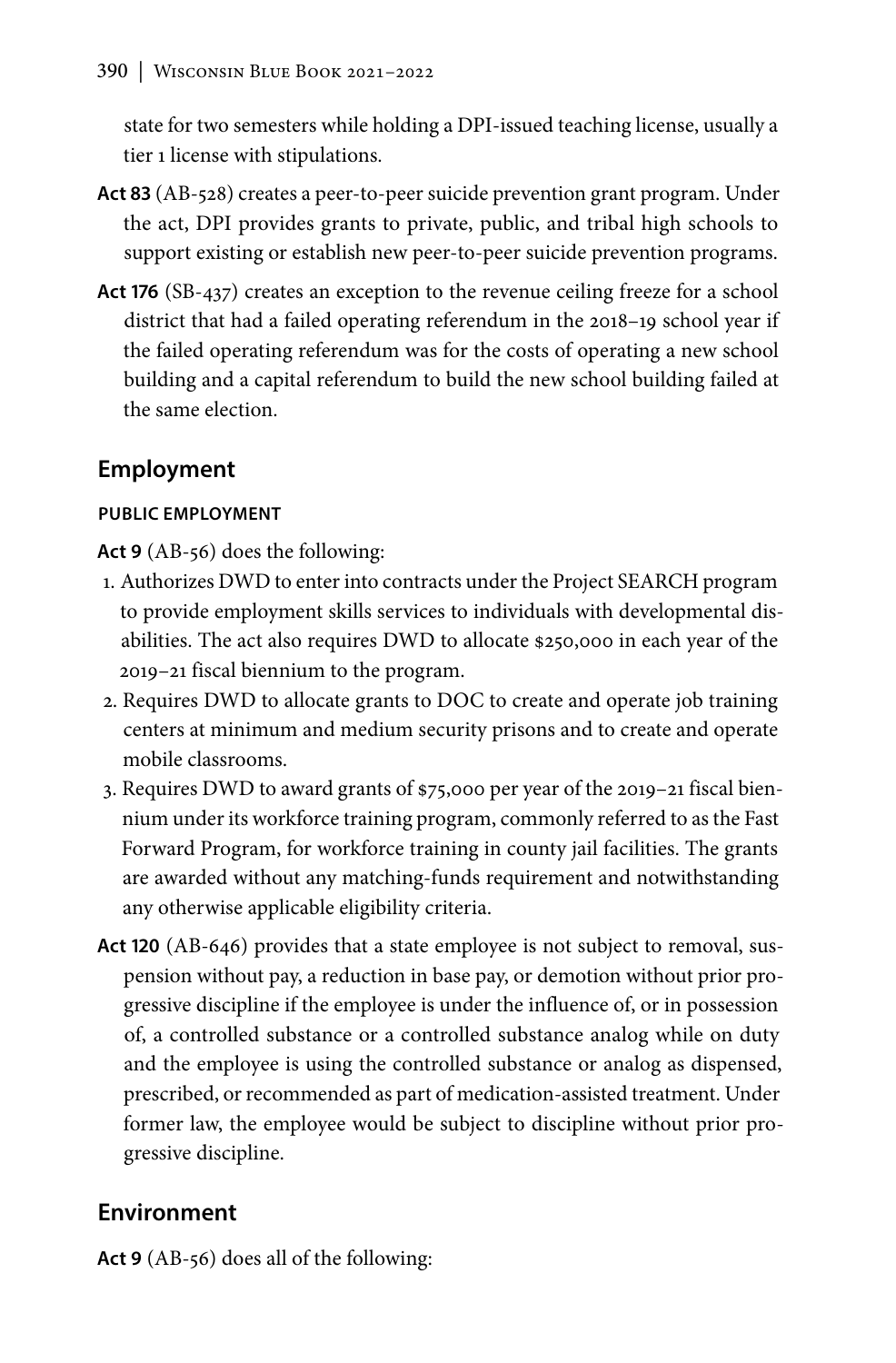- 1. Requires the full \$345 amount, rather than \$95, of the annual concentrated animal feeding operation fee to be deposited into a new program revenue account for purposes of administering the concentrated animal feeding operation (CAFO) program.
- 2. Provides an additional \$4,000,000 in bonding authority for dam safety grants.
- 3. Provides an additional \$6,500,000 in bonding authority for rural nonpoint source water pollution abatement grants.
- 4. Provides an additional \$4,000,000 in bonding authority for urban nonpoint source and storm water management and municipal flood control and riparian restoration programs.
- 5. Increases from \$32,000,000 to \$36,000,000 the amount of public debt the state may contract to fund removal of contaminated sediment.
- **Act 101** [\(SB-310\)](https://docs.legis.wisconsin.gov/2019/proposals/reg/sen/bill/sb310) prohibits the use of fire fighting foams that contain intentionally added PFAS (perfluoroalkyl and polyfluoroalkyl substances), with exceptions provided for use during emergency fire fighting or fire prevention operations.
- **Act 151** [\(SB-91](https://docs.legis.wisconsin.gov/2019/proposals/reg/sen/bill/sb91)) creates a system for buying and selling water pollution credits through a central clearinghouse.

# **Financial institutions**

**Act 125** ([AB-293](https://docs.legis.wisconsin.gov/2019/proposals/reg/asm/bill/ab293)) adopts, with modifications, the Revised Uniform Law on Notarial Acts, which allows a notary public, using technology, to notarize documents for persons not physically present with the notary public. The act also creates a remote notary council to adopt standards for performing notarial acts for remotely located individuals and requires DFI to maintain a database of notaries public who perform these remote notarizations.

## **Health and human services**

### **HEALTH**

**Act 9** [\(AB-5](https://docs.legis.wisconsin.gov/2019/proposals/ab56)6) makes changes to health laws, including the following:

- 1. Combines funding for grants to assist rural hospitals in procuring infrastructure and increasing case volume to develop accredited graduate medical training programs with funding for grants to support existing graduate medical training programs and expands eligibility for both types of grants to all specialties rather than certain prescribed specialties.
- 2. Requires DHS to distribute grants to support "treatment programs." Recipients of the grants must use awards for supervision, training, and resources, including salaries, benefits, and other related costs. This provision was affected by a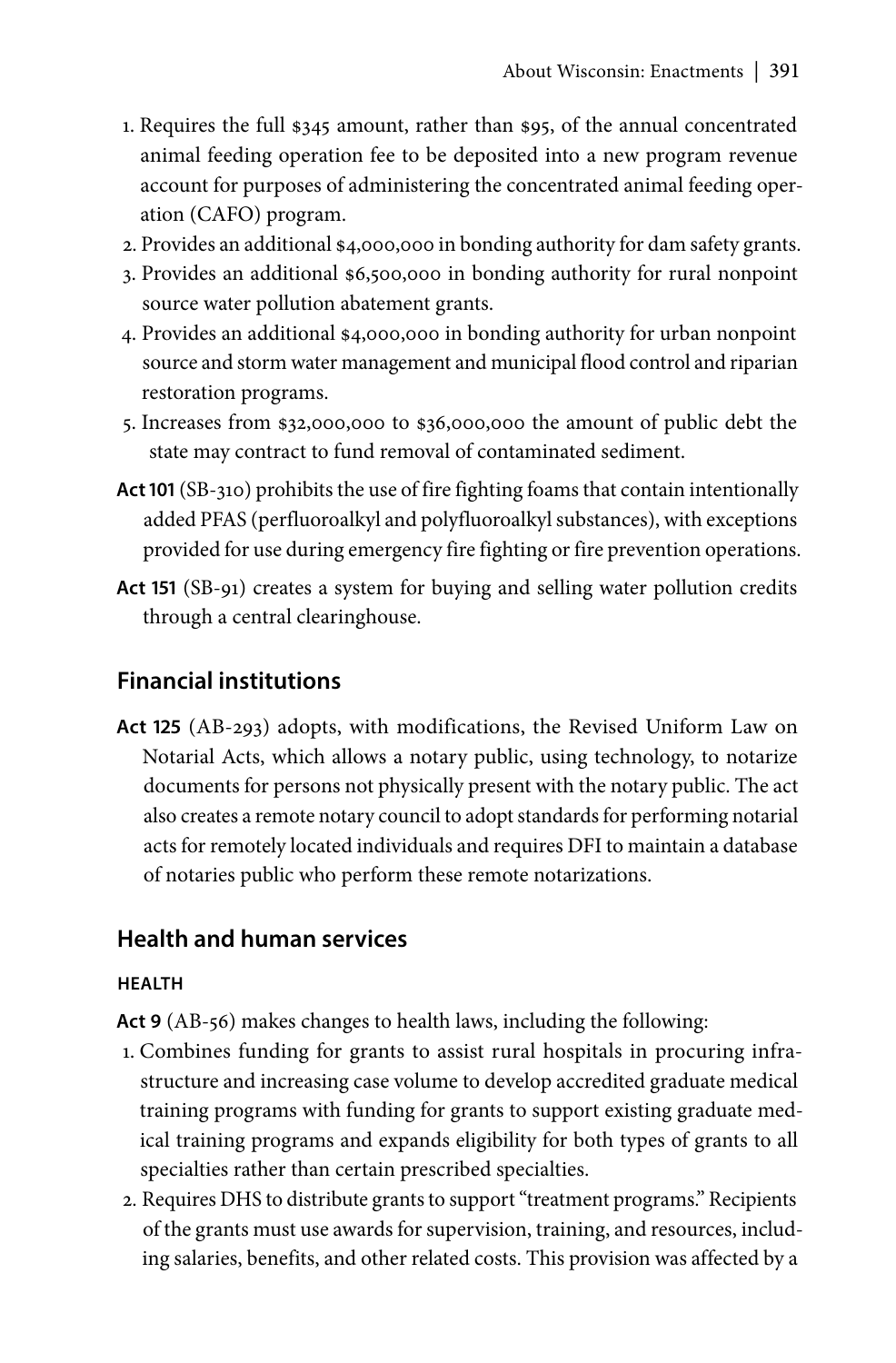partial veto, which changed a grant program from a qualified treatment trainee program to a "treatment program." The qualified treatment program would have provided opportunities for trainees to complete clinically supervised practice requirements to be credentialed and obtain specialized training in mental and behavioral health in children, youth, and families.

3. Requires DHS to award grants for residential lead hazard abatement.

**Act 90** [\(AB-287](https://docs.legis.wisconsin.gov/2019/proposals/ab287)) does the following:

- 1. Allows, unless a health care power of attorney instrument specifies otherwise, one physician and one qualified physician assistant or nurse practitioner to personally examine a principal and make a finding of incapacity upon which a health care power of attorney becomes effective.
- 2. Allows one physician and one qualified physician assistant or nurse practitioner to determine that a person is incapacitated for purposes of admission to a hospice.
- **Act 154** [\(SB-217\)](https://docs.legis.wisconsin.gov/2019/proposals/reg/sen/bill/sb217) requires DHS to consult with DETF to develop and implement a plan to reduce the incidence of diabetes in Wisconsin, improve diabetes care, and control complications associated with diabetes. DHS may consult with DPI and DOC in developing the plan and must submit a biennial report to the legislature.

# **Medical assistance**

- **Act 9** ([AB-](https://docs.legis.wisconsin.gov/2019/proposals/ab56)56) makes changes to the Medical Assistance program, including all of the following:
- 1. Increasing reimbursement rates for nursing homes, direct care, and personal care and payments under the rural critical care access supplement.
- 2. Expanding the definition of "telehealth services" for purposes of reimbursement under the Medical Assistance program and requiring DHS to develop a reimbursement method for providers.
- 3. Continuing the Medical Assistance reimbursement for the mental health clinical consultation program by eliminating the termination date.
- 4. Making changes to long-term care programs to reflect the statewide expansion of Family Care, elimination of the Community Options Program, and expansion of aging and disability resource center services to other programs such as IRIS.
- 5. For fiscal years 2019–20 and 2020–21, requiring DHS to pay hospitals that serve low-income patients an additional amount as the state share of Medical Assistance payments, and the matching federal share of payments. For fiscal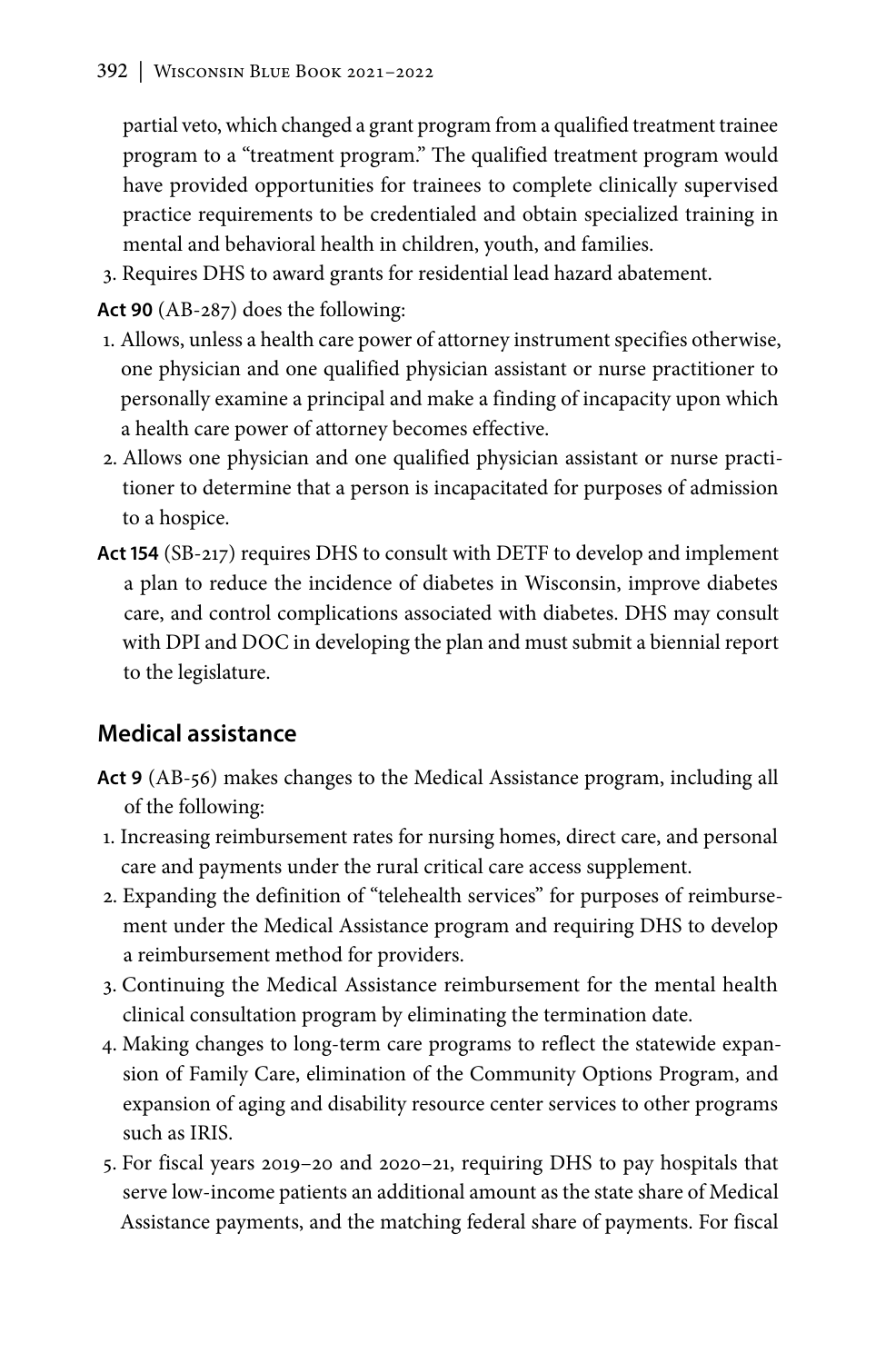years 2019–20 and 2020–21, provided there is no conflict with federal rules, the act also increases from \$4,600,000 to \$9,600,000 the maximum payment that DHS may pay a single hospital that serves a disproportionate share of low-income patients.

- **Act 56** [\(SB-380](https://docs.legis.wisconsin.gov/2019/proposals/reg/sen/bill/sb380)) requires DHS to provide reimbursement for Medical Assistance benefits that are provided through interactive telehealth and requires DHS to include as a benefit and provide Medical Assistance reimbursement for additional forms of telehealth. Act 56 also prohibits DHS from setting certain additional requirements or limitations on services provided through telehealth or providers providing telehealth services.
- **Act 122** [\(AB-650\)](https://docs.legis.wisconsin.gov/2019/proposals/reg/asm/bill/ab650) requires DHS to provide reimbursement under the Medical Assistance program for services provided by a peer recovery coach if the services meet the criteria established in the act. The act also requires DHS to include services provided by a peer recovery coach as a benefit under the Medical Assistance program.

## **Mental health and developmental disabilities**

**Act 9** [\(AB-](https://docs.legis.wisconsin.gov/2019/proposals/ab56)56) makes changes to mental health laws, including all of the following:

- 1. Developing a comprehensive mental health consultation program.
- 2. Allowing opioid and methamphetamine treatment programs to offer methadone treatment.
- **Act 119** [\(AB-645](https://docs.legis.wisconsin.gov/2019/proposals/reg/asm/bill/ab645)) provides immunity for jailers, keepers of a jail, or persons designated with custodial authority by a jailer or keeper that administer naloxone or another opioid antagonist to a person believed to be undergoing an opioid overdose and that have the applicable training. The act also requires DHS, after consulting with DOC, to study the availability of medication-assisted treatment for opioid use disorder in each prison and county jail.
- **Act 120** [\(AB-646\)](https://docs.legis.wisconsin.gov/2019/proposals/reg/asm/bill/ab646) requires recovery residences that promote recovery from a substance use disorder and that seek referrals or funding from DHS to register with DHS.
- **Act 122** [\(AB-650\)](https://docs.legis.wisconsin.gov/2019/proposals/reg/asm/bill/ab650) requires DHS to establish and maintain a program related to referral and treatment services following a substance use overdose that includes that, among other requirements, overdose treatment providers coordinate and continue care and treatment after an overdose. The act requires DHS to seek any funding available from the federal government for the program.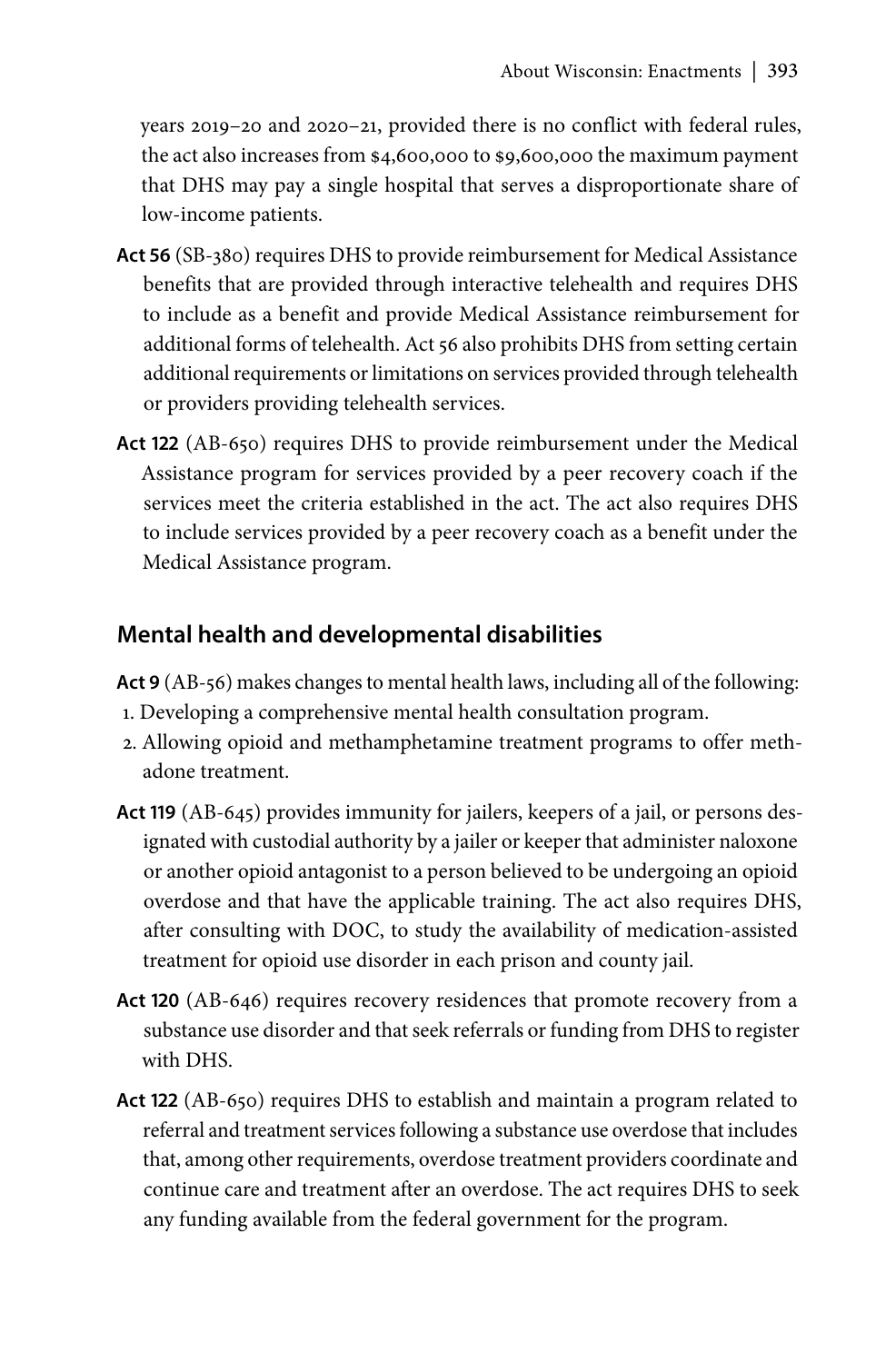## **Local government**

**Act 9** [\(AB-5](https://docs.legis.wisconsin.gov/2019/proposals/ab56)6) does the following:

- 1. Makes changes to the Technology for Educational Achievement program, including the following: (a) continues the information technology block program for rural public libraries through fiscal year 2021; and (b) eliminates educational technology training grants for librarians.
- 2. Requires cities, villages, and towns to reduce the quarterly fees they charge to video service providers by 0.5 percent beginning on January 1, 2020, and by an additional 1 percent beginning on January 1, 2021.
- **Act 14** [\(SB-239\)](https://docs.legis.wisconsin.gov/2019/proposals/reg/sen/bill/sb239) creates a regulatory framework for what are commonly called 5G networks. The act imposes requirements on cities, villages, towns, counties, and the state regarding (a) permits for deploying wireless equipment and facilities; (b) placement of those items in rights-of-way; (c) access to certain governmental structures by wireless providers; and (d) resolution of disputes over the act's requirements. The act also allows cities, villages, towns, and counties to impose setback requirements for certain mobile service support structures.
- **Act 19** ([SB-266](https://docs.legis.wisconsin.gov/2019/proposals/reg/sen/bill/sb266)) requires a city, village, town, or county, the state, the Board of Regents of the UW System, and Marquette University to pay health insurance premiums for the surviving spouse and dependent children of a law enforcement officer or emergency medical services practitioner who dies in the line of duty if the entity paid such premiums for the officer or practitioner while he or she was employed by the entity.
- **Act 126** ([AB-310\)](https://docs.legis.wisconsin.gov/2019/proposals/reg/asm/bill/ab310) allows a city, village, town, or county that uses a referendum to exceed the local levy limit to base the referendum question on either actual data or its best estimate, and requires that the question include the percentage increase for each fiscal year. The act also authorizes a city, village, town, or county to hold such a referendum in an odd-numbered year either by a special referendum or on the same schedule as certain school board referendums.

# **Natural resources**

## **CONSERVATION**

**Act 9** ([AB-56](https://docs.legis.wisconsin.gov/2019/proposals/ab56)) reauthorizes the Warren Knowles-Gaylord Nelson Stewardship Program for two additional years, until June 30, 2022, at existing program bonding levels; authorizes the state to contract additional public debt in an amount up to \$42,600,000 for that stewardship program; and authorizes DNR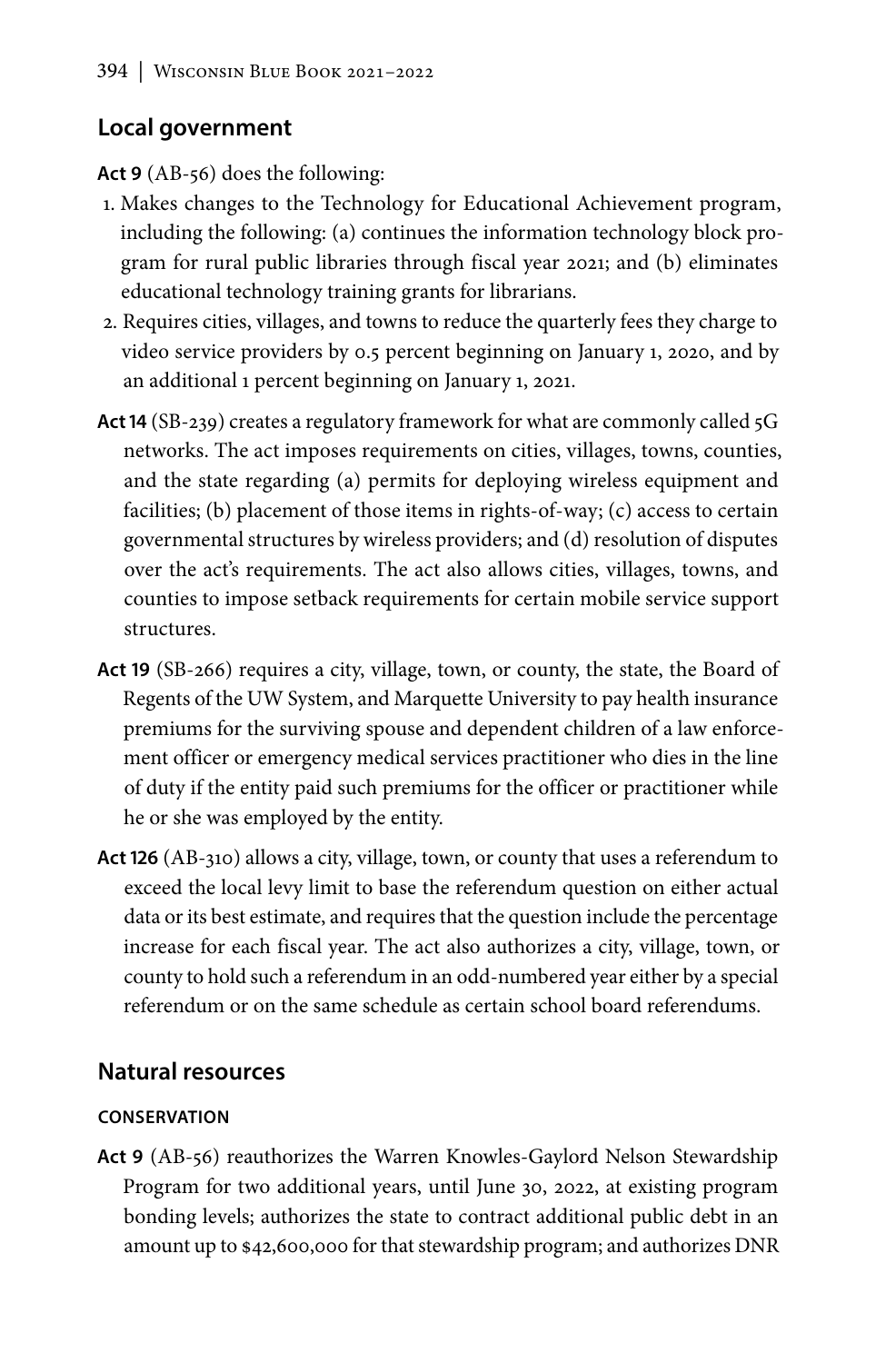in fiscal year 2020−21 to obligate up to \$33,250,000 in unobligated amounts from prior fiscal years.

## **Navigable waters and wetlands**

- Act 9 ([AB-56](https://docs.legis.wisconsin.gov/2019/proposals/ab56)) authorizes the state to contract an additional public debt in an amount up to \$4,000,000 for financial assistance to counties, cities, villages, towns, and public inland lake protection and rehabilitation districts for dam safety projects.
- **Act 59** [\(SB-169\)](https://docs.legis.wisconsin.gov/2019/proposals/reg/sen/bill/sb169) makes changes to requirements for wetland mitigation banks, including establishing geographic limits on a mitigation bank from which credits may be purchased, establishing financial assurance requirements for projects by mitigation banks, and allowing a mitigation bank to sell estimated credits before a project is completed.
- **Act 93** [\(SB-125\)](https://docs.legis.wisconsin.gov/2019/proposals/reg/sen/bill/sb125) requires DNR to obligate up to \$5,200,000 in unobligated moneys under the Warren Knowles-Gaylord Nelson Stewardship 2000 Program to fund critical health- and safety-related water infrastructure projects and high-priority water infrastructure projects in state parks, prioritizing projects in those state parks with the highest demand.

## **Parks, forestry, and recreation**

**Act 141** ([AB-692](https://docs.legis.wisconsin.gov/2019/proposals/reg/asm/bill/ab692)) increases from \$2,475,400 to \$5,475,400 aid to counties for snowmobile trails and areas, to cover costs such as purchasing land for trails, enforcing laws on trails, developing and maintaining trails, and improving bridges on trails.

## **Occupational regulation**

- **Act 17** ([AB-250\)](https://docs.legis.wisconsin.gov/2019/proposals/reg/asm/bill/ab250) makes the following changes to the laws regulating sign language interpreters:
- 1. Replaces the former program for sign language interpreter licenses with four categories of licenses: sign language interpreter—intermediate hearing, sign language interpreter—advanced hearing, sign language interpreter—intermediate deaf, and sign language interpreter—advanced deaf.
- 2. Requires DSPS to promulgate rules defining the scope of practice of each category of sign language interpreter license.
- **Act 24** [\(AB-137\)](https://docs.legis.wisconsin.gov/2019/proposals/reg/asm/bill/ab137) allows pharmacists to administer vaccines to children under age six if the vaccine is administered pursuant to a prescription order and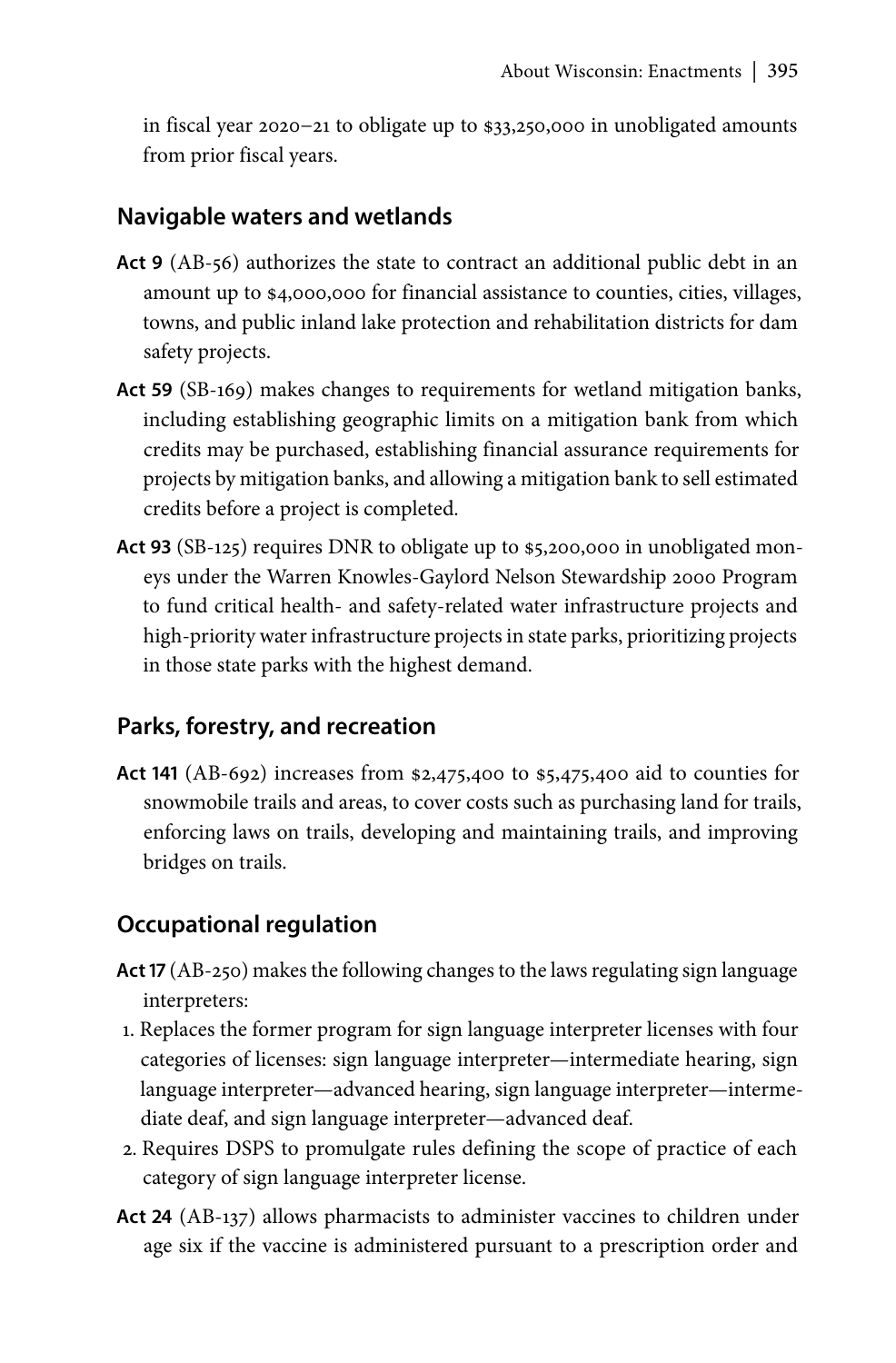the pharmacist completes a course that includes administering vaccines to children under age six. The act also generally allows pharmacists and pharmacy students to administer without a prescription order the vaccines listed in the immunization schedules published by the federal Centers for Disease Control and Prevention.

- **Act 100** ([SB-390\)](https://docs.legis.wisconsin.gov/2019/proposals/reg/sen/bill/sb390) enters Wisconsin into the Physical Therapy Licensure Compact, which allows physical therapists and physical therapist assistants that are licensed in one state that is a party to the compact to practice in other member states. The compact provides for the creation of the Physical Therapy Compact Commission, which is charged with administering the compact and includes delegates from each member state's licensing board. The act also contains provisions relating to implementation of the compact in Wisconsin.
- **Act 180** ([SB-117](https://docs.legis.wisconsin.gov/2019/proposals/reg/sen/bill/sb117)) adopts, with some modifications, the Revised Uniform Athlete Agents Act, which makes changes to DSPS's registration program for athlete agents, including the following:
- 1. Prohibiting athlete agents from encouraging another person to engage in conduct the athlete agent is prohibited from doing.
- 2. Prohibiting a person from engaging in certain activities involving a student athlete, such as directly or indirectly attempting to influence a student athlete to choose an athlete agent or enter into an agency contract with an athlete agent, unless the person registers with DSPS as an athlete agent.
- 3. Requiring an agency contract to be accompanied by an acknowledgement by the student athlete that signing the contract may make the student ineligible to participate in athletics at an educational institution.

# **Real estate**

**Act 72** ([SB-247\)](https://docs.legis.wisconsin.gov/2019/proposals/reg/sen/bill/sb247) specifies that an owner of real estate may, with certain exceptions, use a surveillance device to observe or record an individual who is present for a private showing, open house, or other viewing of the real estate in connection with the owner's attempt to sell the real estate. The bill specifies that such use of a surveillance device is not an invasion of the individual's privacy under current state law recognizing the right of privacy.

# **Shared revenue**

**Act 9** ([AB-56](https://docs.legis.wisconsin.gov/2019/proposals/ab56)) provides state aid to municipalities to compensate for a reduction in video service provider fees.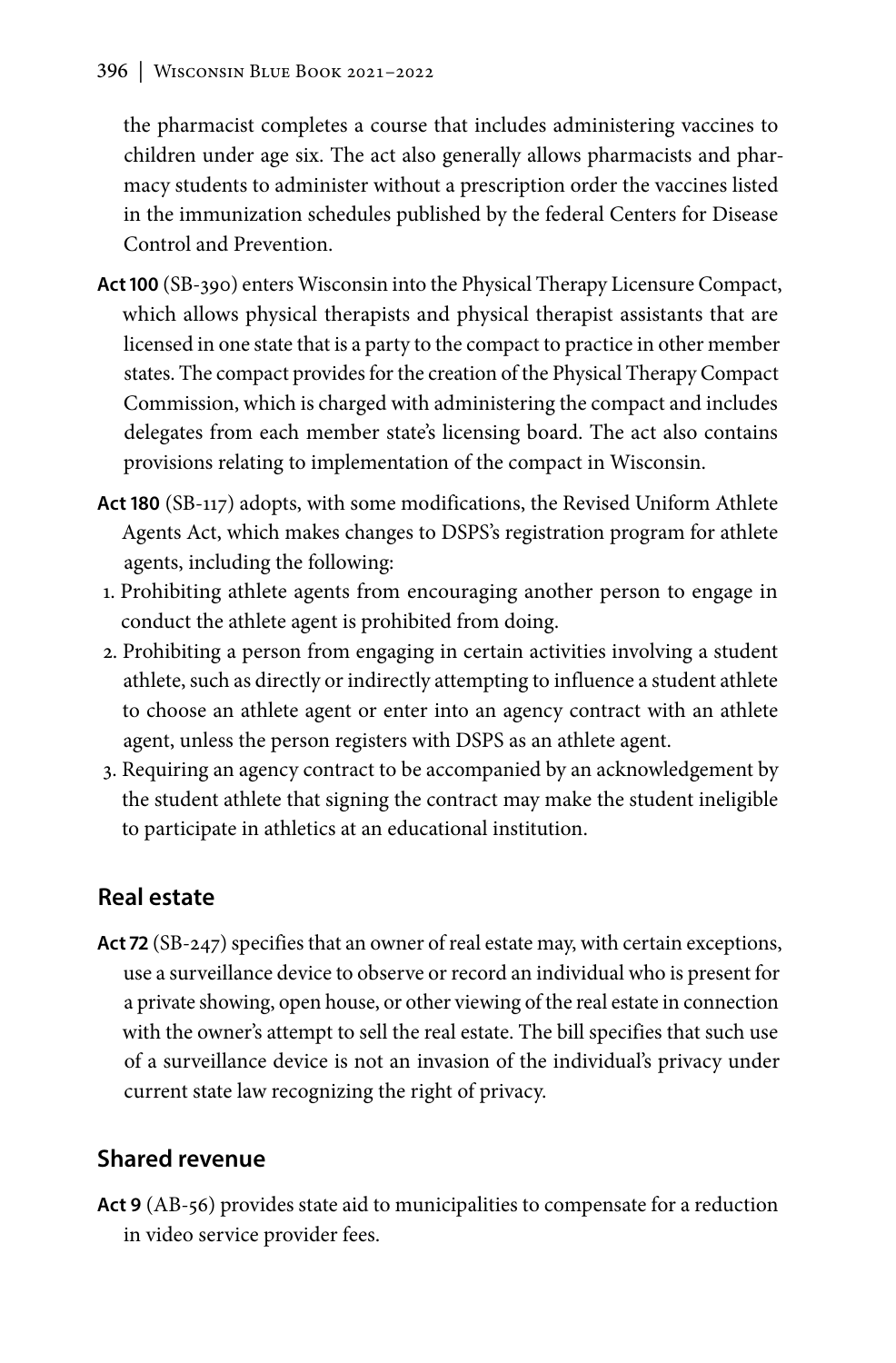## **State government**

### **STATE BUILDING PROGRAM**

**Act 9** [\(AB-56\)](https://docs.legis.wisconsin.gov/2019/proposals/reg/asm/bill/ab56) does all of the following:

- 1. Authorizes an additional \$40,000,000 in general fund supported borrowing for grants to counties for the establishment of county-run, secured residential care centers for children and youth, bringing the total bonding authorization for that purpose to \$80,000,000.
- 2. Authorizes \$25,000,000 in general fund supported borrowing for construction projects having a public purpose, including \$3,000,000 for a grant to the Incourage Community Foundation, Inc., to assist with constructing an economic and community hub.
- 3. Authorizes \$15,000,000 in general fund supported borrowing for a "center." This provision was affected by a partial veto, which changed a center financed under the State Building Program from a northern Wisconsin regional crisis center to a "center."
- 4. Authorizes \$10,000,000 in general fund supported borrowing to assist the Medical College of Wisconsin, Inc., in the construction of a cancer research facility.

### **STATE FINANCE**

**Act 9** [\(AB-56\)](https://docs.legis.wisconsin.gov/2019/proposals/reg/asm/bill/ab56) transfers \$25,000,000 from WEDC to the general fund.

### **GENERAL STATE GOVERNMENT**

**Act 9** [\(AB-56\)](https://docs.legis.wisconsin.gov/2019/proposals/reg/asm/bill/ab56) requires DOA to award grants for alternative fuels from the Volkswagen settlement funds.

## **Taxation**

Act 7 ([AB-10\)](https://docs.legis.wisconsin.gov/2019/proposals/ab10) disallows any income tax deduction for moving expenses paid by a taxpayer to move the taxpayer's Wisconsin business operations, in whole or in part, to a location outside the state or to move the taxpayer's business operations outside the United States.

**Act 9** [\(AB-5](https://docs.legis.wisconsin.gov/2019/proposals/ab56)6) changes laws related to taxation as follows:

- 1. Reduces from 5.84 percent to 5.21 percent the marginal individual income tax rate that applies to income that falls within the second income tax bracket.
- 2. Provides an exclusion from income for individuals and corporations for interest received on bonds or notes issued by the Wisconsin Health and Educational Facilities Authority if the bonds or notes are issued in an amount totaling \$35,000,000 or less, to the extent such interest is not otherwise exempt.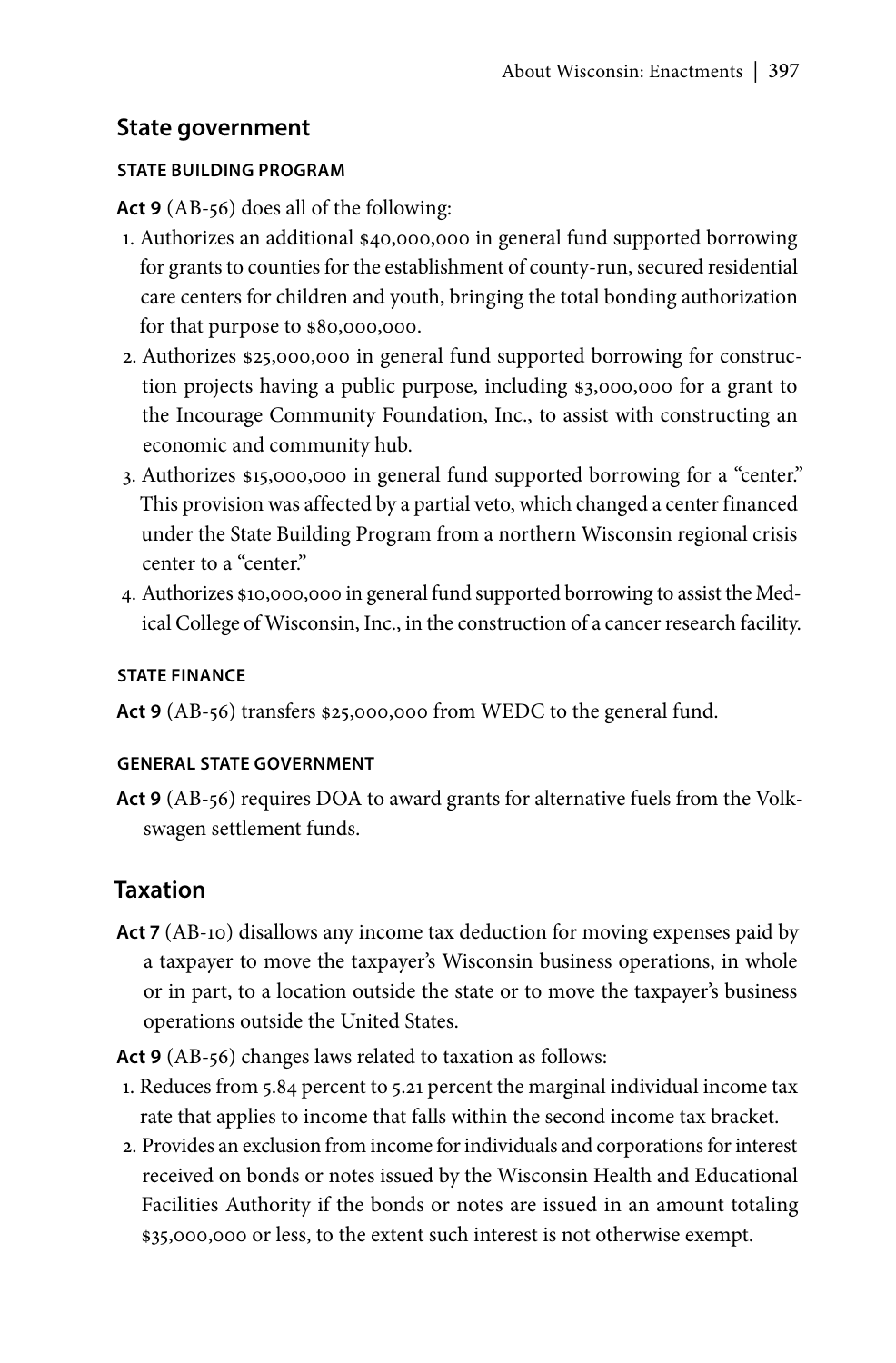- 3. Imposes an excise tax on vapor products, which are defined as noncombustible products that produce vapor or aerosol for inhalation from the application of a heating element, regardless of whether the liquid or other substance contains nicotine, at a rate of 5 cents per milliliter of the liquid or other substance.
- **Act 10** [\(AB-251](https://docs.legis.wisconsin.gov/2019/proposals/ab251)) requires marketplace providers to collect and remit sales tax from third parties and reduces individual income tax rates based on the collection of sales and use tax from out-of-state retailers and marketplace providers. The act defines a "marketplace provider" as any person who facilitates the retail sales of a seller's products or services and who, by agreements with third parties, collects payment from the purchaser and transmits that payment to the seller.
- **Act 28** [\(AB-73](https://docs.legis.wisconsin.gov/2019/proposals/reg/asm/bill/ab73)) generally prohibits retailers and DOR from collecting sales and use taxes related to a local professional baseball park district (American Family Field) after August 31, 2020, or after the date on which the district board certifies that the district has paid off its bonds and established a special maintenance and capital improvements fund, whichever occurs earlier. The act also imposes legislative oversight of the district.
- **Act 136** [\(AB-532\)](https://docs.legis.wisconsin.gov/2019/proposals/reg/asm/bill/ab532) reduces the amount of capital gains subject to income and franchise taxation for taxpayers who invest in Wisconsin opportunity zones.

## **Trade and consumer protection**

**Act 60** [\(SB-170\)](https://docs.legis.wisconsin.gov/2019/proposals/reg/sen/bill/sb170) allows a minor to operate a temporary stand without a food license from DATCP if certain conditions are met and prohibits cities, villages, towns, and counties from enacting an ordinance that prohibits minors from operating such a stand.

## **Transportation**

## **HIGHWAYS AND LOCAL ASSISTANCE**

**Act 9** [\(AB-5](https://docs.legis.wisconsin.gov/2019/proposals/ab56)6) does all of the following:

- 1. Adds major highway projects on I 43 and I 41 to the list of enumerated projects approved for construction.
- 2. Increases by \$95,000,000 the authority to contract state debt for the reconstruction of the Zoo Interchange.
- 3. Increases by \$27,000,000 the authority to contract state debt for major interstate bridge projects.
- 4. Decreases by \$10,000,000 the authority to contract state debt for high-cost state highway bridge projects.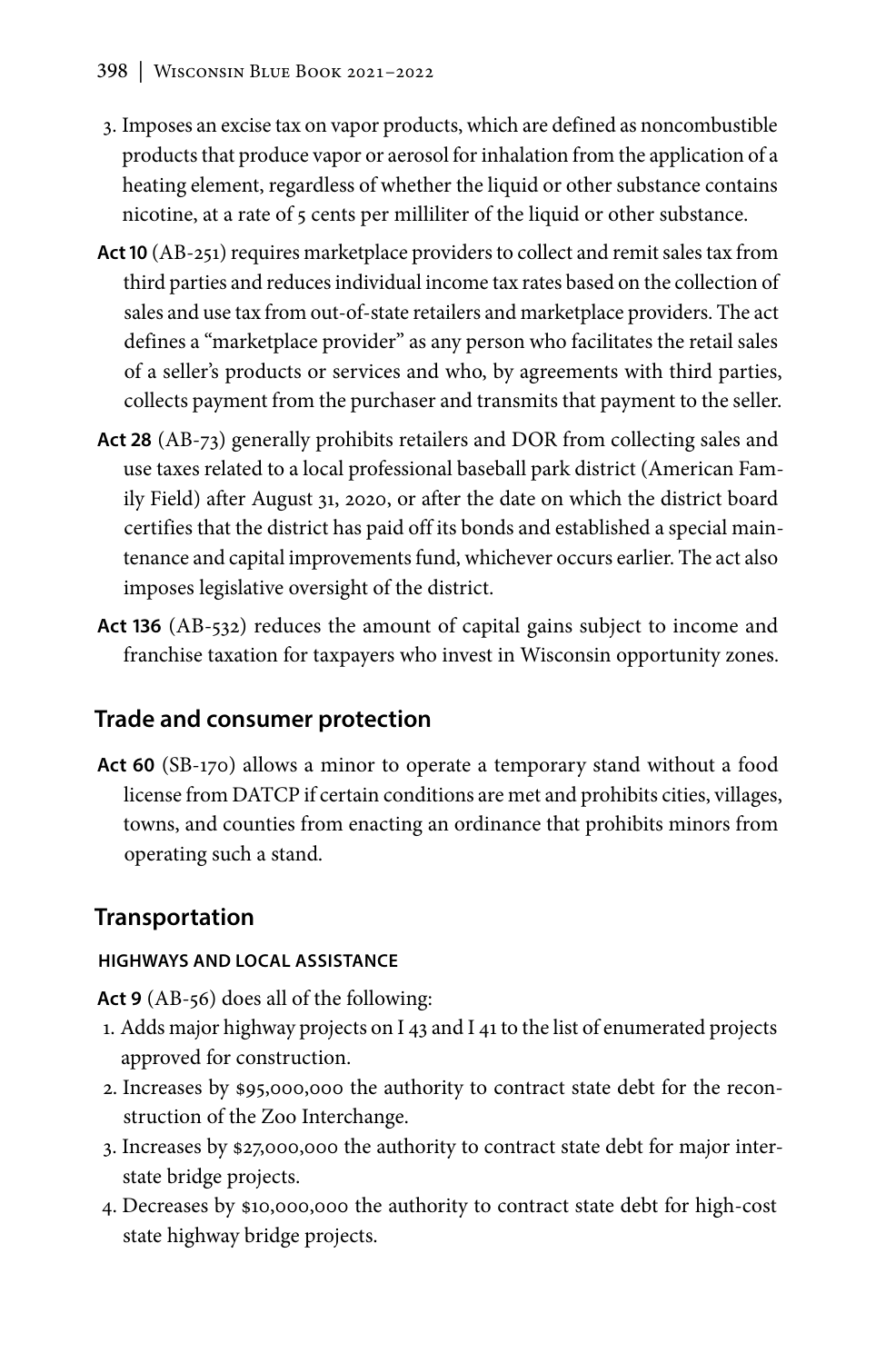**Act 69** ([SB-447](https://docs.legis.wisconsin.gov/2019/proposals/reg/sen/bill/sb447)) modifies the supplemental general transportation aids program to require DOT to make supplemental general transportation aid payments to towns for which other general transportation aid payments are based on the number of miles of highway in the town and that have had their other general transportation aid payments limited by the requirement that a municipality not be paid an amount greater than 85 percent of its three-year average highway costs.

### **IMPAIRED DRIVING**

- **Act 31** [\(AB-17\)](https://docs.legis.wisconsin.gov/2019/proposals/reg/asm/bill/ab17) creates a mandatory minimum sentence of five years in prison for a person who is convicted of homicide by intoxicated use of a vehicle.
- **Act 106** ([SB-6](https://docs.legis.wisconsin.gov/2019/proposals/reg/sen/bill/sb6)) imposes a mandatory minimum 18-month period of confinement in prison for fifth and sixth offenses of operating a motor vehicle while intoxicated.

#### **MOTOR VEHICLES**

- **Act 9** ([AB-](https://docs.legis.wisconsin.gov/2019/proposals/ab56)56) increases the registration fee for certain vehicles for which the fee is based on the vehicle's weight.
- **Act 163** ([SB-523\)](https://docs.legis.wisconsin.gov/2019/proposals/reg/sen/bill/sb523) expands an exception from the commercial driver license requirement for certain uses of commercial motor vehicles by farmers.

#### **GENERAL TRANSPORTATION**

**Act 9** [\(AB-5](https://docs.legis.wisconsin.gov/2019/proposals/ab56)6) does all of the following:

- 1. Requires that a portion of petroleum inspection fees be deposited into the transportation fund.
- 2. Increases the amount of state aid payments for mass transit systems.
- 3. Appropriates an amount to DOT for "local grant." This provision was affected by a partial veto, which changed a local roads improvement discretionary supplemental grant program to a "local grant."
- 4. Allows DOT to make grants for intermodal freight facilities.
- 5. Requires that DOT expend in the 2019–21 fiscal biennium up to \$9,080,000 from proceeds of transportation revenue bonds for administrative facility projects.
- **Act 11** [\(SB-152\)](https://docs.legis.wisconsin.gov/2019/proposals/reg/sen/bill/sb152) authorizes the use of electric scooters on highways and requires operators of electric scooters to adhere to the rules of the road. The act also provides, with certain exceptions, that a local unit of government may regulate the rental and operation of electric scooters in the same way that it regulates bicycles.